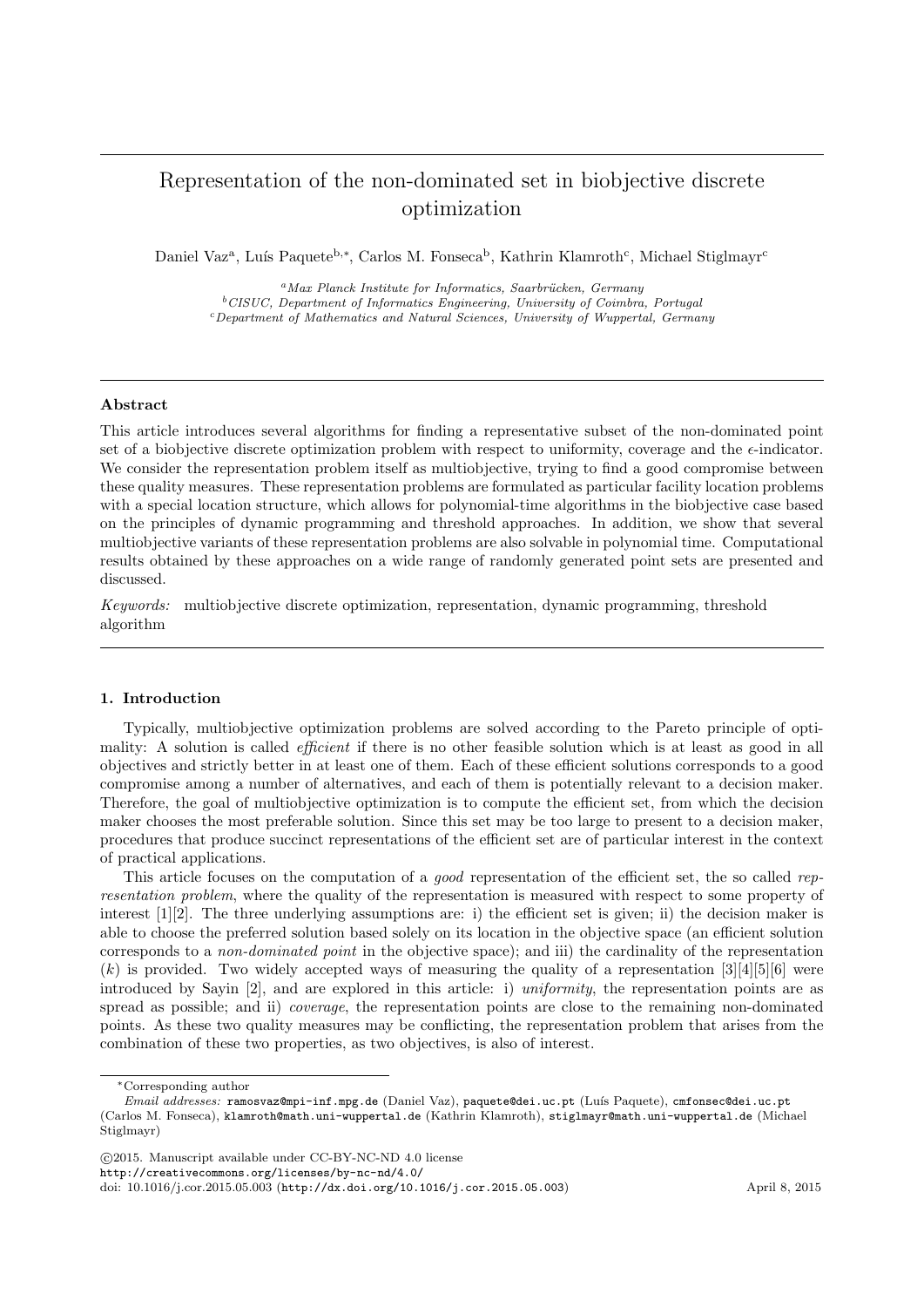|                                               | Dynamic programming          | Threshold algorithm           |
|-----------------------------------------------|------------------------------|-------------------------------|
| Uniformity                                    | $\mathcal{O}(kn + n \log n)$ | $\mathcal{O}(n^2 \log n)$     |
| Coverage                                      | $\mathcal{O}(kn + n \log n)$ | $\mathcal{O}(n^2 \log n)$     |
| $\epsilon$ -indicator                         | $\mathcal{O}(kn + n \log n)$ | $\mathcal{O}(n^2 \log n)$     |
| $\text{Coverage} - \text{uniformity}$         | $\mathcal{O}(kn^4 \log n)$   | $\mathcal{O}(n^4)$            |
| $\epsilon$ -indicator – uniformity            | $\mathcal{O}(kn^4 \log n)$   | $\mathcal{O}(n^4)$            |
| Coverage – $\epsilon$ -indicator              | $\mathcal{O}(kn^4 \log n)$   | $\mathcal{O}(n^3 \log n)$     |
| Coverage – $\epsilon$ -indicator – uniformity | $\mathcal{O}(kn^6 \log n)$   | $\mathcal{O}\left(n^6\right)$ |

Table 1: Time-complexities of the dynamic programming and threshold algorithm for the considered representation problems.

A third quality measure, known as the  $\epsilon$ -indicator [7], is also considered in this article. The  $\epsilon$ -indicator is a widely accepted measure of performance of heuristic approaches to multiobjective optimization. In this article, this indicator is used as a measure of the quality of the representation, and is shown to be closely related to the notion of coverage.

This article considers only representation problems for biobjective combinatorial optimization problems, for which polynomial-time algorithms can be derived for all three quality measures. Since the set of all non-dominated points can be totally ordered in the biobjective case, the representation problem can be recast as a special type of one-dimensional facility-location problems, such as the k-center and k-dispersion problem, for which certain properties can be efficiently explored from an algorithmic point of view.

The three quality measures considered give rise to different representation problems with bottleneck objective functions. Bottleneck objective functions [8] represent a class of objective functions whose goal is to maximize (over all subsets) a minimum quantity over all the elements, or vice-versa. The algorithms proposed in this article fall into two typical types of approaches to this class of problems: dynamic programming and threshold approaches. Whereas dynamic programming consists of solving a sequence of smaller optimization problems, threshold approaches solve a sequence of related feasibility problems. The various algorithms are designed so that they can be easily integrated to solve the representation problems that arise when two or more quality measures are considered together. Table 1 shows the time-complexities that were achieved with the two approaches described in this article for solving several representation problems, where  $n$  is the cardinality of the non-dominated set and  $k$  is the cardinality of the representation.

The article is organized as follows. Section 2 introduces definitions and notation that will be used throughout the article. Sections 3 to 5 introduce the three representation problems according to uniformity, coverage and the  $\epsilon$ -indicator, respectively, as well as the two solution methods and experimental results. Then, Section 6 introduces four multiobjective formulations of the representation problem. Finally, Section 7 presents a discussion and conclusions about the main results of this article.

## 2. Definitions and Notation

In this section, we describe optimality concepts of biobjective optimization problems, as well as several formulations of representation problems that arise from three proposed representation quality measures: uniformity, coverage and  $\epsilon$ -indicator.

#### 2.1. Optimality concepts

We consider biobjective, discrete optimization problems with two maximizing objectives, that is

$$
\max_{x \in X} f(x) = \max_{x \in X} (f^{1}(x), f^{2}(x))
$$
\n(1)

where X denotes the set of feasible solutions and  $f^i: X \to \mathbb{R}$ ,  $i = 1, 2$ , are two (generally conflicting) objective functions. Let  $x, x' \in X$ . In the context of Pareto optimality, we introduce the following dominance relations [9]: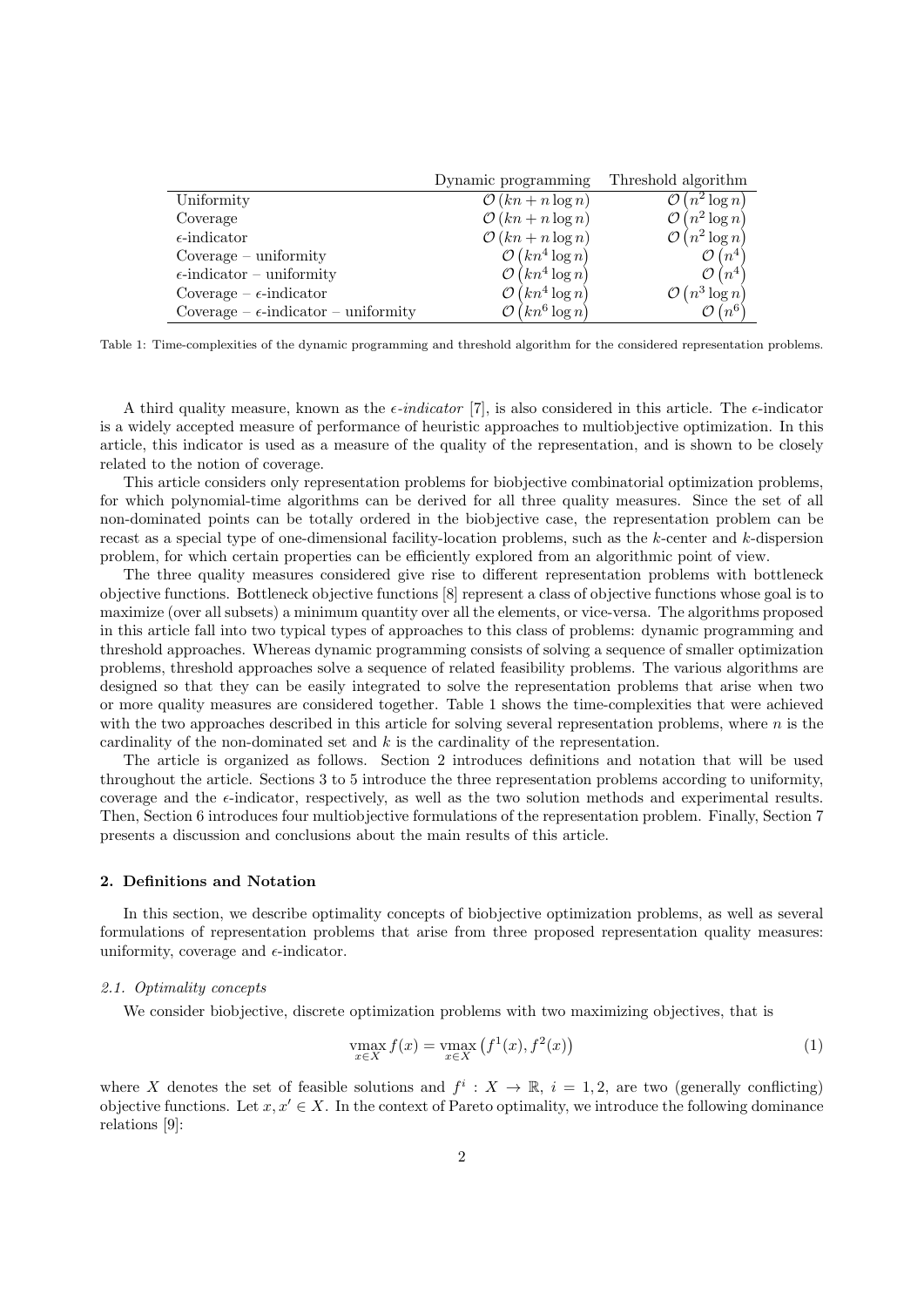- $f(x) \ge f(x')$ , i.e.  $f(x)$  weakly dominates  $f(x')$ , if and only if  $f^i(x) \ge f^i(x')$ ,  $i = 1, 2$ ;
- $f(x) > f(x')$ , i.e.  $f(x)$  dominates  $f(x')$ , if and only if  $f(x) \ge f(x')$  and  $f(x) \ne f(x')$ .

These definitions immediately generalize to higher dimensional problems and to minimization problems. When neither  $f(x) > f(x')$  nor  $f(x') > f(x)$  holds, we say that the objective vectors  $f(x)$  and  $f(x')$  are incomparable. We also use the same notation among solutions, when the corresponding relation holds in the objective function space. A solution  $x \in X$  is called *efficient* (or *Pareto optimal*), if and only if there is no other feasible solution  $x' \in X$  such that  $f(x') > f(x)$ ; in this case its corresponding objective vector is called non-dominated. The set of all efficient solutions is called the *efficient set* and the set of all nondominated vectors is called the *non-dominated set* (represented as vmax<sub>x∈X</sub>  $f(x)$  in Eq. (1)) Note that the vectors in the non-dominated set are pairwise incomparable.

Throughout this article we assume that the feasible set X and its image  $Y = f(X) \subset \mathbb{R}^2$  are discrete, and that the non-dominated set  $B \subseteq Y$  is finite. We search for a good representation  $R \subseteq B$  of the nondominated set, where different quality measures are used to distinguish between different representations. In the following sections, we assume that the non-dominated set  $B$  is known and that a positive integer  $k$  with  $k \leq n = |B|$  is given. According to some measure of quality, we try to find a *representative* subset  $R \subseteq B$ with  $|R| = k$ . Without loss of generality we assume that all points in B have only positive components.

## 2.2. Uniformity

Sayin [2] proposed the property of *uniformity* to measure how far apart the k chosen elements of a set R are from each other, or how well they are spread over the non-dominated set. It is computed as the minimum distance between a pair of distinct elements as

$$
I_U(R) = \min_{\substack{r_i, r_j \in R \\ r_i \neq r_j}} ||r_i - r_j||,
$$
\n(2)

where  $||r_i - r_j||$  is a p-norm with  $1 \leq p \leq \infty$ . The goal of the *uniformity representation problem* is to find a subset R, with a given cardinality k, from a set B that maximizes  $I_U(R)$ , that is,

$$
\max_{\substack{R \subseteq B \\ |R| = k}} I_U(R). \tag{UR}
$$

Note that this problem corresponds to a particular case of the k-dispersion problem in facility-location; see, for example, Ravi et al. [10].

#### 2.3. Coverage

A second property proposed by Sayin [2] is coverage, which measures the quality of the representative subset by considering the distance of the unchosen elements to their closest elements in the subset. Formally, the coverage of a subset R with respect to a set B is computed as

$$
I_C(R, B) = \max_{b \in B} \min_{r \in R} ||r - b||.
$$

The *coverage representation problem* consists of finding the subset of cardinality  $k$  that has the smallest coverage value (coverage radius), that is,

$$
\min_{\substack{R \subseteq B \\ |R| = k}} I_C(R, B). \tag{CR}
$$

This problem is known in the literature of facility-location as the k-center problem; see Kariv and Hakimi [11] for an early reference as well as Hassin and Tamir [12] and Schöbel [13] for a problem closely related to the coverage representation problem considered here.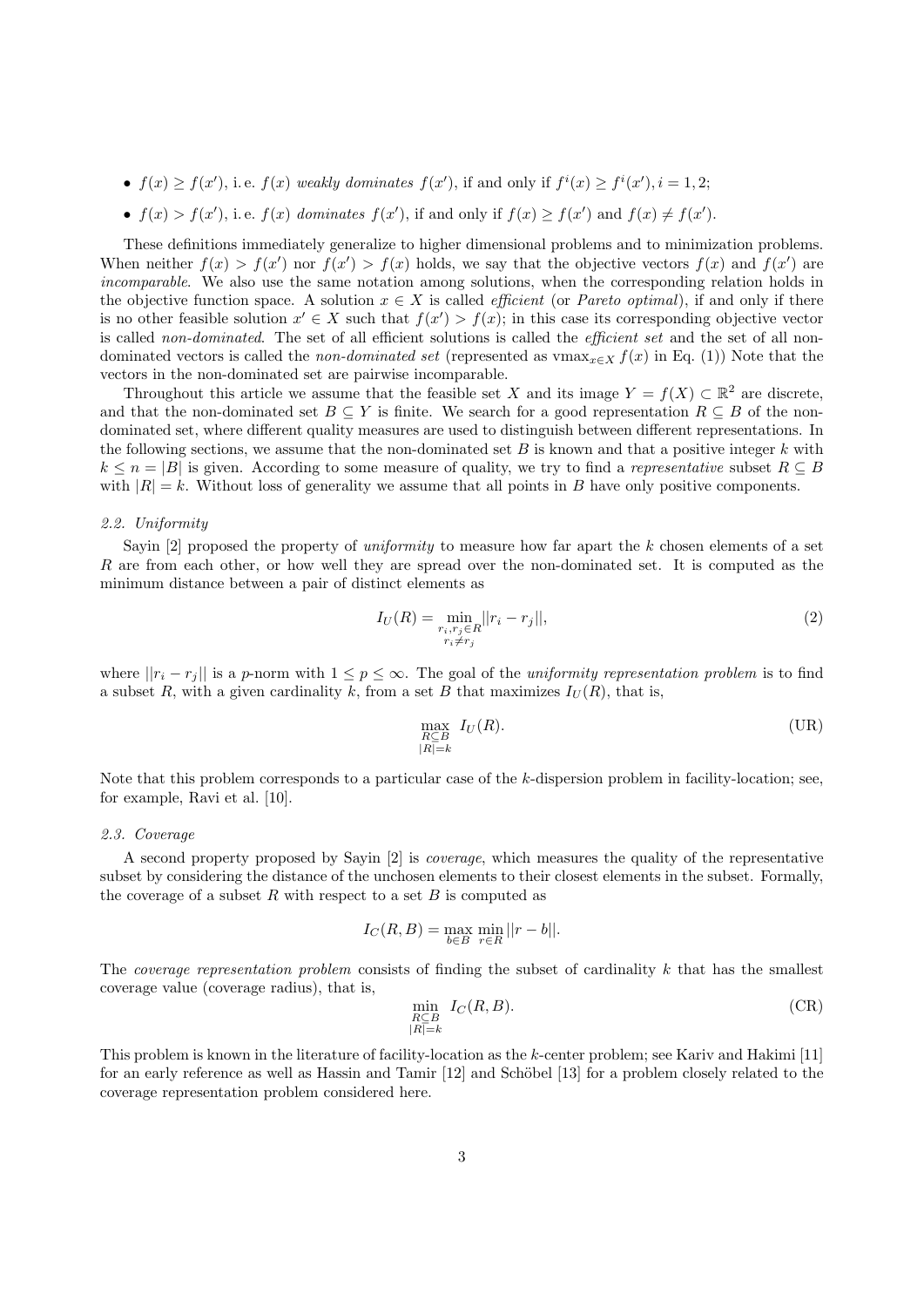## 2.4.  $\epsilon$ -indicator

The  $\epsilon$ -indicator is a well known measure of performance in heuristic solution approaches and approximation algorithms for multiobjective optimization problems [14]. In the context of the representation problem considered here, it corresponds to the smallest factor that can be multiplied to each element in the subset R such that every point in the set B becomes weakly dominated. Therefore, it is related to the notion of  $\epsilon$ -dominance. The  $\epsilon$ -indicator is calculated as follows [7]:

$$
I_{\epsilon}(R, B) = \max_{b \in B} \min_{r \in R} \epsilon(r, b),
$$

where

$$
\epsilon(r,b) = \max_{i \in \{1,2\}} \left( b^i / r^i \right),
$$

i. e.  $\epsilon(r, b)$  is the smallest factor such that  $b \leq \epsilon(r, b) \cdot r$  (recall that we consider a biobjective maximization problem). Note that if  $R = B$ , we have that  $I_{\epsilon}(R, B) = 1$ . Also note that the factor  $\epsilon(r, b)$  defined above corresponds to the approximation ratio  $(1 + \epsilon)$  typically used in the context of approximation schemes; see, for example, Papadimitriou and Yannakakis [14]. The  $\epsilon$ -indicator representation problem consists of finding the subset R of cardinality k with the smallest  $\epsilon$ -indicator, that is,

$$
\min_{\substack{R \subseteq B \\ |R| = k}} I_{\epsilon}(R, B). \tag{ER}
$$

Note that this problem is closely related to the coverage representation problem in the sense that a good coverage usually implies a good  $\epsilon$ -indicator, and vice versa. The algorithms developed for these two representation problems reflect this similarity. More precisely, we will show in the following sections that the coverage and the  $\epsilon$ -indicator problem can be solved by very similar algorithms, however, using different, measure dependent adjacency data.

We remark that, even though they share similar structure and properties, the choice of indicator affects the representation that is obtained. In particular, while  $\epsilon$ -indicator is non-uniform scale invariant, coverage is translation invariant. Furthermore,  $\epsilon$ -indicator relates to the concept of increase by a certain percentage, whereas coverage introduces a local perspective, for which representations correspond to clusters of points. These properties can be used to easily generate instances where the best representations for coverage and  $\epsilon$ -indicator will be different, for instance, by considering much larger numbers along one of the coordinates.

#### 2.5. Multiobjective representation problems

In addition to the three representation problems defined in Sections 2.2–2.4 above, we consider combinations of the three quality measures, uniformity, coverage and  $\epsilon$ -indicator, and analyse their respective trade-offs. In this context, we consider multiobjective representation problems that arise from the combination of these three quality measures.

The goal of the biobjective *coverage–uniformity* representation problem is to find subsets  $R \subseteq B$  of cardinality k that minimize the coverage and simultaneously maximize the value of uniformity. For consistency, we invert the sign of the uniformity value. Therefore, we have the following problem formulation:

$$
\min_{\substack{R \subseteq B \\ |R| = k}} (I_C(R, B), -I_U(R)).
$$
\n(CUR)

The representation problems considered are multiobjective minimization problems. Therefore, the inequalities for dominance change to reflect minimization, that is:

- $f(x) \leq f(x')$ , i.e.  $f(x)$  weakly dominates  $f(x')$ , if and only if  $f^i(x) \leq f^i(x')$ ,  $i = 1, 2$ ;
- $f(x) < f(x')$ , i.e.  $f(x)$  dominates  $f(x')$ , if and only if  $f(x) \le f(x')$  and  $f(x) \ne f(x')$ .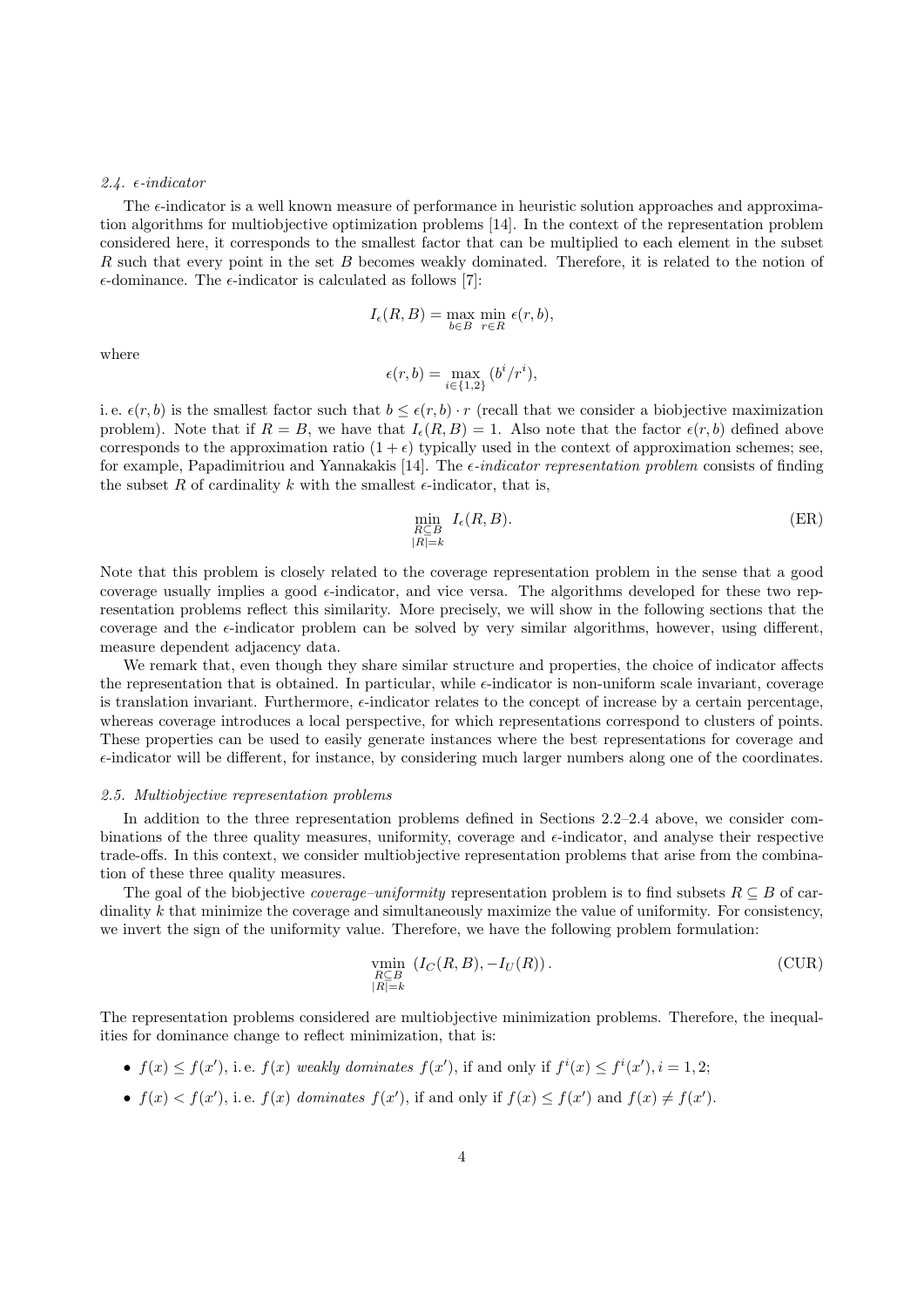The remaining notation is defined analogously to the maximization version. In particular, vmin refers to the non-dominated points of this multiobjective minimization problem in terms of Pareto optimality.

We now formulate the  $\epsilon$ -indicator-uniformity and the coverage- $\epsilon$ -indicator representation problems analogously:

$$
\min_{\substack{R \subseteq B \\ |R|=k}} (I_{\epsilon}(R, B), -I_{U}(R)),
$$
\n(EUR)

$$
\min_{\substack{R \subseteq B \\ |R| = k}} (I_C(R, B), I_{\epsilon}(R, B)).
$$
\n(CER)

The three-objective version of the representation problem aims at minimizing both the coverage and the  $\epsilon$ -indicator, while maximizing the uniformity. Formally, this problem is defined as follows:

$$
\min_{\substack{R \subseteq B \\ |R| = k}} (I_C(R, B), I_{\epsilon}(R, B), -I_U(R)).
$$
\n(CEUR)

## 2.6. General properties

The two quality measures, uniformity and coverage, are based on distances between pairs of points in the non-dominated set B. Since we consider biobjective problems (i.e.,  $B \subseteq \mathbb{R}^2$ ), the points in B can be ordered in such a way that their first component is strictly increasing, while their second component is strictly decreasing. This is a very strong property (which is in general not satisfied in higher-dimensional problems) that is extremely useful when comparing inter-point distances in the context of these two quality measures.

**Proposition 2.1.** Let the vectors  $a, b, c \in B \subset \mathbb{R}^2$  be pairwise incomparable, and suppose that they are sorted with respect to their first component, i.e.,  $a^1 < b^1 < c^1$ . Then the following inequality holds for all p-norms  $(1 \leq p \leq \infty)$ :

$$
||a - c|| > ||b - c||.
$$

PROOF. Since a, b, c are non-dominated and thus pairwise incomparable, we have that  $a^2 > b^2 > c^2$ . Therefore,  $c^1 - a^1 > c^1 - b^1$ , and since both sides of the inequality are positive,  $|c^1 - a^1|^p > |c^1 - b^1|^p$  for all  $1 \leq p < \infty$ . Similarly,  $a^2 - c^2 > b^2 - c^2$  and hence  $|a^2 - c^2|^p > |b^2 - c^2|^p$  for all  $1 \leq p < \infty$ . For  $1 \leq p < \infty$ , we can use the fact that the p-th root is a non-decreasing function, and obtain

$$
||a-c||_p = \sqrt[p]{|a^1 - c^1|^p + |a^2 - c^2|^p} > \sqrt[p]{|b^1 - c^1|^p + |b^2 - c^2|^p} = ||b-c||_p.
$$

For the  $\infty$ -norm,  $|c^1 - a^1| > |c^1 - b^1|$  and  $|a^2 - c^2| > |b^2 - c^2|$ . We conclude that

$$
||a - c||_{\infty} = \max\{|a^1 - c^1|, |a^2 - c^2|\} > \max\{|b^1 - c^1|, |b^2 - c^2|\} = ||b - c||_{\infty}.
$$

 $\Box$ 

**Corollary 2.2.** Let the vectors  $b_1, b_2, \ldots, b_n \in B \subset \mathbb{R}^2$  be pairwise incomparable, and suppose that they are sorted with respect to their first component, i.e.,  $b_1^1 < b_2^1 < \ldots < b_n^1$ . Then the distances of the non-dominated points  $b_2, \ldots, b_n$  to the lexicographic minimum  $b_1$  are strictly increasing, i.e.,  $||b_2 - b_1||$  <  $||b_3 - b_1|| < \ldots < ||b_n - b_1||$ , for all p-norms  $(1 \le p \le \infty)$ .

The inter-point distances in the sorted set of non-dominated points in  $B \subset \mathbb{R}^2$  thus satisfy the same pairwise inequalities as if the points were aligned on a one-dimensional structure (a line) in  $\mathbb{R}^2$ . We will utilize this fact for the efficient computation of optimal representations in the following sections. The algorithmic techniques have some similarities to algorithms for location problems in one dimension, see, for example, [10, 12, 13]. Even though the  $\epsilon$ -indicator is not directly defined based on inter-point distances, a similar property also holds in this case.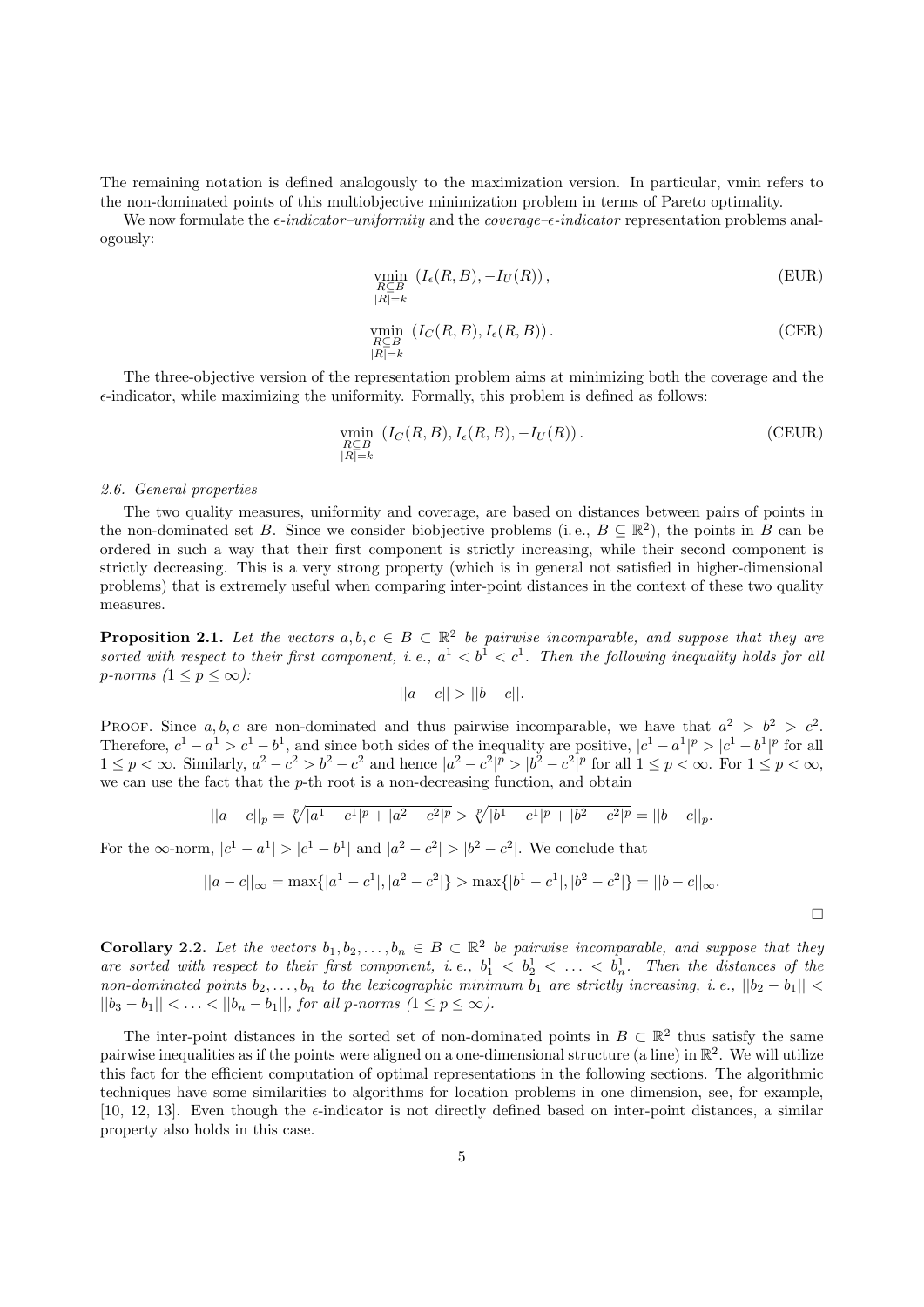**Proposition 2.3.** Let the vectors  $a, b, c \in B \subset \mathbb{R}^2$  be pairwise incomparable, and suppose that they are sorted with respect to their first component, i.e.,  $a^1 < b^1 < c^1$ . Then the e-indicator satisfies

$$
\epsilon(a,b) < \epsilon(a,c) \quad \text{and} \quad \epsilon(c,a) > \epsilon(c,b).
$$

PROOF. As in the proof of Proposition 2.1, we have that  $a^2 > b^2 > c^2$ . Hence,  $\frac{b^1}{a^1} > 1$  and  $\frac{b^2}{a^2} < 1$ , and thus  $\epsilon(a, b) = \max\{\frac{b^1}{a^1}, \frac{b^2}{a^2}\} = \frac{b^1}{a^1}$ . Similarly,  $\epsilon(a, c) = \frac{c^1}{a^1}$ . Since  $b^1 < c^1$  we obtain that

$$
\epsilon(a,b) = \frac{b^1}{a^1} < \frac{c^1}{a^1} = \epsilon(a,c).
$$

The second inequality is proven analogously.  $\square$ 

**Corollary 2.4.** Let the vectors  $b_1, b_2, \ldots, b_n \in B \subset \mathbb{R}^2$  be pairwise incomparable, and suppose that they are sorted with respect to their first component, i.e.,  $b_1^1 < b_2^1 < \ldots < b_n^1$ . Then  $\epsilon(b_1, b_2) < \epsilon(b_1, b_3) < \cdots <$  $\epsilon(b_1, b_n)$ , and similarly,  $\epsilon(b_n, b_1) > \epsilon(b_n, b_2) > \cdots > \epsilon(b_n, b_{n-1})$ .

## 3. The Uniformity Representation Problem

In this section we describe two algorithms to solve the uniformity representation problem: An adaptation of the dynamic programming algorithm proposed by Wang and Kuo [15] and a threshold algorithm. Numerical results confirm the theoretical advantage of the dynamic programming approach.

#### 3.1. Dynamic programming

The dynamic programming algorithm for problem (UR) is based on the approach proposed by Wang and Kuo [15], which we briefly describe as follows. Assume, without loss of generality, that  $B = \{b_1, \ldots, b_n\}$ and that  $b_j^1 < b_\ell^1$  implies that  $j < \ell$ , i.e., the vectors in B are sorted with respect to their first component. Let  $S_{i,j}$   $(i \in \{1, \ldots, n\}, j \in \{1, \ldots, n-i+1\})$  denote the optimal subset with cardinality i that contains  $b_j$ and only elements taken from  $\{b_i, \ldots, b_n\}$ . Then, for  $\ell > j$ , the following holds:

$$
I_U({b_j} \cup S_{i-1,\ell}) = \min\left\{||b_j - b_\ell||, I_U(S_{i-1,\ell})\right\}.
$$

Let T be a  $k \times n$  matrix, where each entry  $T(i, j)$  stores the optimal uniformity value for the subsets of cardinality *i* that contain  $b_j$  and only elements taken from the set  $\{b_j, \ldots, b_n\}$ , i.e.,  $T(i,j) = I_U(S_{i,j})$ . The base case is  $T(1, j) = +\infty$ ,  $1 \leq j \leq n$ . For  $i > 1$ , the following recursion is applied:

$$
T(i,j) = \max_{j < \ell \le n-i+2} \min \left\{ ||b_j - b_\ell||, T(i-1,\ell) \right\}.
$$
\n<sup>(3)</sup>

After computing all values in the matrix  $T$ , the optimal uniformity value can be obtained as

$$
\max_{1 \le j \le n-k+1} T(k,j).
$$

As reported by Wang and Kuo [15], it is possible to further improve this algorithm by applying a modification which removes the need to check the optimal value for every subproblem, obtaining a time complexity of  $\mathcal{O}(nk + n \log n)$ . We present the main results of Wang and Kuo [15] in the following.

## **Proposition 3.1.**  $T(i, j) \geq T(i, j + 1)$ , for  $1 \leq i \leq n$  and  $1 \leq j \leq n - i$ .

PROOF. Let  $S' = (S_{i,j+1} \setminus \{b_{j+1}\}) \cup \{b_j\}$ . Given that  $T(i, j)$  is the optimal uniformity value for the subsets of cardinality *i* taken from  $\{b_j, \ldots, b_n\}$ , then it holds that  $T(i,j) \geq I_U(S')$ . Therefore, we have the following result:

$$
T(i,j) \ge I_U(S') = \min_{\substack{b_p, b_q \in S' \\ b_p \ne b_q}} ||b_p - b_q|| \ge \min_{\substack{b_p, b_q \in S_{i,j+1} \\ b_p \ne b_q}} ||b_p - b_q|| = I_U(S_{i,j+1}) = T(i,j+1).
$$

 $\Box$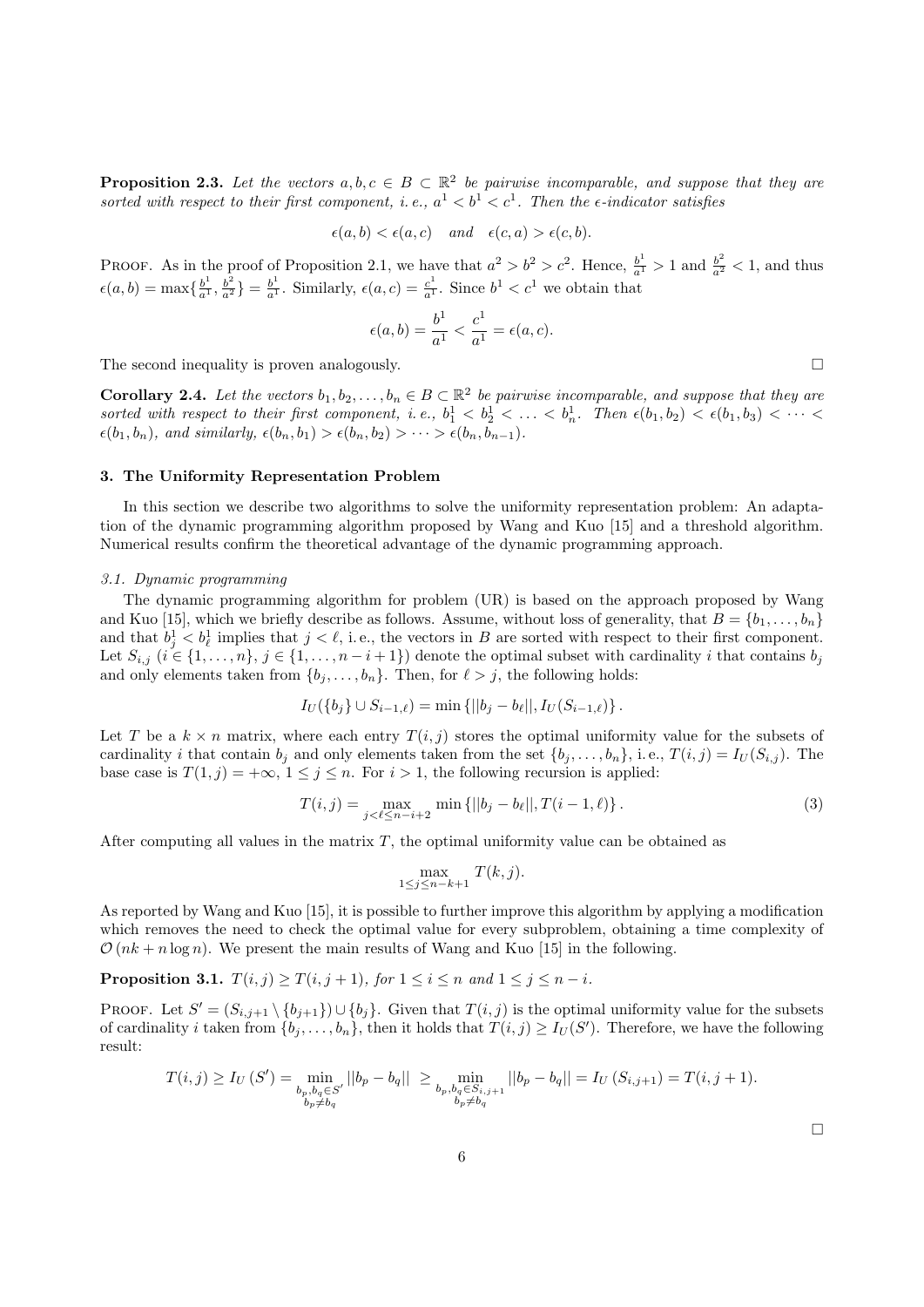

Figure 1: Threshold approach for uniformity problem: Set B with circles of radius u (left) and respective graph  $G_U$  (right)

When evaluating the maximization over  $\ell \in \{j + 1, \ldots, n - i + 2\}$  for the determination of  $T(i, j)$  in recursion (3),  $T(i - 1, \ell)$  is non-increasing for increasing  $\ell$  according to Proposition 3.1, and  $||b_i - b_\ell||$  is increasing for increasing  $\ell$ , by Corollary 2.2. Thus, the minimum of the two values equals  $||b_j - b_\ell||$  up to an index  $\ell \in \{j, \ldots, n - i + 2\}$  (and it is thus increasing up to  $\ell$ ), and it equals  $T(i - 1, \ell)$  for all indices larger than  $\bar{\ell}$  (and it is thus non-increasing for  $\ell > \bar{\ell}$ ). Therefore, instead of iterating over all the possible values of  $\ell$ , the algorithm stops when the next value of  $\ell$  does not increase the uniformity value. Therefore, on average, the algorithm checks  $\mathcal{O}(1)$  values of  $\ell$  for each pair  $(i, j)$ . This leads to the time complexity of  $\mathcal{O}(k n)$  described by Wang and Kuo [15].

## 3.2. Threshold approach

Threshold algorithms are typical approaches to solve optimization problems with bottleneck objective functions [8]. They consist of solving a sequence of feasibility problems until the optimal solution for the optimization problem is found. Our approach to the uniformity representation problem is based on the threshold algorithm described in Ponte et al. [16] for a related problem with the  $\epsilon$ -indicator.

The threshold algorithm explores the fact that the optimal value is one of the distances between pairs of elements in B; see equation (2). Let  $u_1, u_2, \ldots, u_m$ , with  $m \leq \frac{n^2}{2} - \frac{n}{2}$ , be the list of possible uniformity values, sorted in increasing order. The algorithm searches for the optimal uniformity value by performing a binary search and checking, for each considered value of  $u \in \{u_1, \ldots, u_m\}$ , if there exists a feasible solution, i.e., a subset with  $k$  elements whose uniformity value is at least  $u$ . The feasibility problem that we consider consists of finding the subset with maximum cardinality that has a uniformity value of at least  $u$ . If the maximum cardinality is larger than  $k$ , arbitrary elements can be removed from the subset to form a subset of cardinality k. Note that removing an element from the subset never decreases the uniformity value.

In order to find a subset of maximum cardinality for a given uniformity value  $u$ , we transform the feasibility problem into a network optimization problem as follows. We define a directed graph  $G_U = (N, E_U)$ with node set N and arc set  $E_U$ . The graph contains the following  $n + 2$  nodes:  $N_s$  as a source node,  $N_t$ as a target node, and  $N_i$  as a node for each element  $b_i \in B$ ,  $i = 1, \ldots, n$ . The arcs are defined as follows:  $(N_s, N_i) \in E_U$  and  $(N_i, N_t) \in E_U$ , for all  $i \in \{1, \ldots, n\}$ , and  $(N_i, N_j) \in E_U$  if and only if  $||b_i - b_j|| \geq u$ ,  $i, j \in \{1, \ldots, n\}$  with  $i < j$ . Figure 1 illustrates this transformation. The left plot shows the elements of the set B in the objective space as white circles. Each dashed ball is centered at a given point and its radius is u. The right plot shows the resulting graph  $G_U$  where the grey circles on the left correspond to the source and target node, respectively, and the white circles correspond to the nodes  $N_1$  to  $N_5$ . Note that the dashed arcs link two of the latter nodes if their distance is greater or equal than the uniformity value  $u$ .

It is easy to see that there is a bijection between the subsets  $R \subseteq B$  such that  $I_U(R) \geq u$  and the paths source-to-target in the graph  $G_U$ : First observe that each element  $b_i \in B$  has a corresponding node  $N_i \in N$ , and hence there is a direct relation between a subset  $R \subseteq B$  and a path from  $N_s$  to  $N_t$  in  $G_U$  (excluding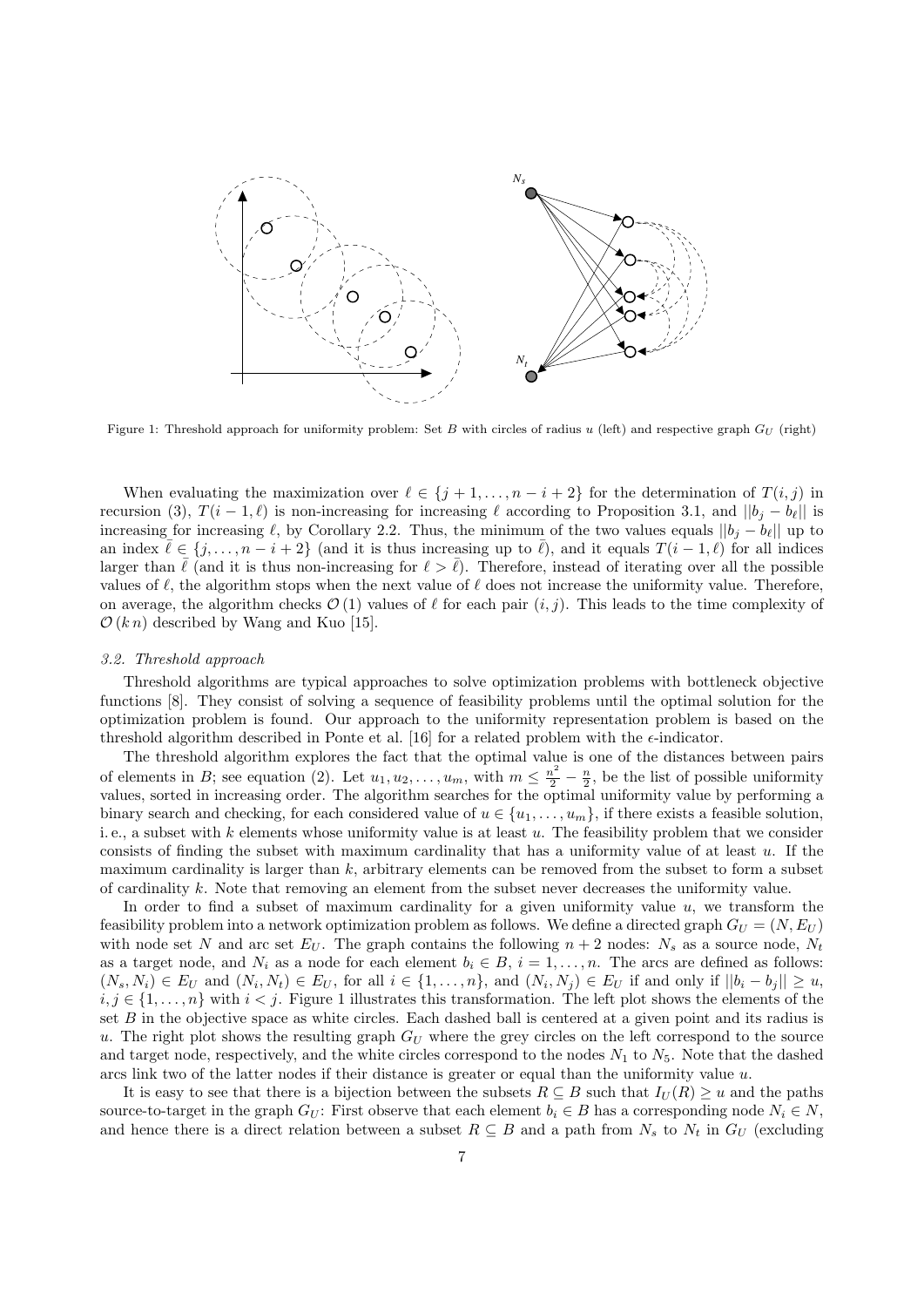nodes  $N_s$  and  $N_t$ ). It remains to show that every subset R obtained from a path from  $N_s$  to  $N_t$  in  $G_U$ satisfies  $I_U(R) \geq u$ . To this end, recall that Proposition 2.1 implies that for any  $i < j < \ell$ , if there is an arc  $(N_i, N_j) \in E_U$ , then we have that  $||b_i - b_i|| \ge ||b_i - b_j|| \ge u$ . Thus, if the arc  $(N_i, N_j)$  is in the path, and node  $N_\ell$  is a later node in the same path, then  $b_i$  and  $b_\ell$  (with  $\ell > j$ ) have a larger distance than the uniformity value u. Therefore, the uniformity value of the related set R satisfies  $I_{U}(R) \geq u$ .

By using the graph  $G_U$ , we are able to check if there is a feasible subset with a uniformity value of  $u$ by finding a corresponding path with at least  $k + 1$  arcs. Since any path with  $k + 1$  arcs will suffice, the algorithm finds a longest path in the graph. The longest path is easily found by starting with the first node  $N_1$  and selecting at every node  $N_i$  the smallest possible step, i.e., the edge  $(N_i, N_{j'})$  with  $j' = \min\{j :$  $(N_i, N_j) \in E_U$ , which has time complexity of  $\mathcal{O}(n)$ . We now prove that this procedure produces a longest path.

#### **Proposition 3.2.** The greedy procedure described above produces a path of maximal length in the graph  $G_U$ .

#### PROOF. Let  $P$  be a path of maximal length.

*Claim 1:* There is a path  $\hat{P}$  of maximal length that contains  $N_1$ . If this is not the case, its second node can be replaced by  $N_1$  without changing the length of the path.

*Claim 2:* Any edge  $(N_i, N_k)$  can be replaced by the edge to the closest node connected to  $N_i$ . Suppose edge  $(N_i, N_k)$  is the first edge in  $\hat{P}$  that is not a shortest edge, and let  $(N_k, N_l)$  be the next edge in  $\hat{P}$ . Let furthermore  $k = \min_{i \in \{1,...,n\}} \{i : (N_j, N_i) \in E_U\}$  be the closest node to  $N_j$  connected by an edge. Then replacing the edges  $(N_j, N_k)$  and  $(N_k, N_l)$  in  $\hat{P}$  by the edges  $(N_i, N_{\tilde{k}})$  and  $(N_{\tilde{k}}, N_l)$  leads to a path of the same length. Applying this procedure iteratively yields a path as generated by the greedy algorithm.  $\square$ 

Note that similarly, we could apply a standard dynamic programming technique to obtain the longest path for each node, by going through the nodes in topological order. Although this takes  $\mathcal{O}(n^2)$ , it has no influence on the time complexity of the complete algorithm, and is in fact more useful for the multiobjective problems described in Section 2.5.

We split the threshold algorithm into two parts: the preprocessing, which consists in sorting the distance values, and whose time complexity we denote by  $T_P(n)$ , and the search itself, consisting in executing the procedure to solve the longest path problem with time complexity  $T_C(n)$ , repeated over  $T_S(n)$  values of uniformity, resulting in a time complexity of  $\mathcal{O}(T_P(n) + T_S(n) \cdot T_C(n))$ . By following the structure and improvements proposed by Vaz et al. [17] we have that  $T_P(n) = \mathcal{O}(n^2 \log n)$  and  $T_S(n) = \mathcal{O}(\log n)$ . The longest path algorithm visits each node once, leading to a time complexity of  $T_c(n) = \mathcal{O}(n)$  and an overall time complexity of  $\mathcal{O}(n^2 \log n)$ .

## 3.3. Experimental analysis

We ran two tests with the two approaches in order to study the influence of  $n$  and  $k$  on the performance of the algorithms. The implementations were tested on randomly generated instances, repeating each instance five times in order to eliminate slight fluctuations in running time. For each pair  $(n, k)$  of tested values, we ran 5 different random instances. The points were sampled uniformly at random from a circle centered on the origin intersected with the positive quadrant. We remark that, since the algorithms are deterministic, they always return the same result.

The tests were run in eight similar nodes of a cluster running the Sun Grid Engine for job management. The nodes where the tests were run are equipped with 16 GB of RAM and "Intel(R) Core(TM) i7-3770K" CPUs running at 1600MHz, with four jobs per node. The source code for the implementations was written in  $C++$  and compiled with GCC 4.4.3.  $C++$  was chosen over C for its convenience, since its compiler is less strict. However, the Standard Template Library (STL) and the object-oriented features were not used. The only exception is the use of "vector" to store the solutions in the multiobjective representation problems introduced in Section 2.5.

Figure 2, left plot, shows the results for the first test  $(k = 20)$  in a log-log scale. The difference of the running time of the threshold algorithm (TA) to the dynamic programming (DP) version increases to a factor of  $10<sup>3</sup>$ . We recall that the running time of the dynamic programming algorithm grows linearly with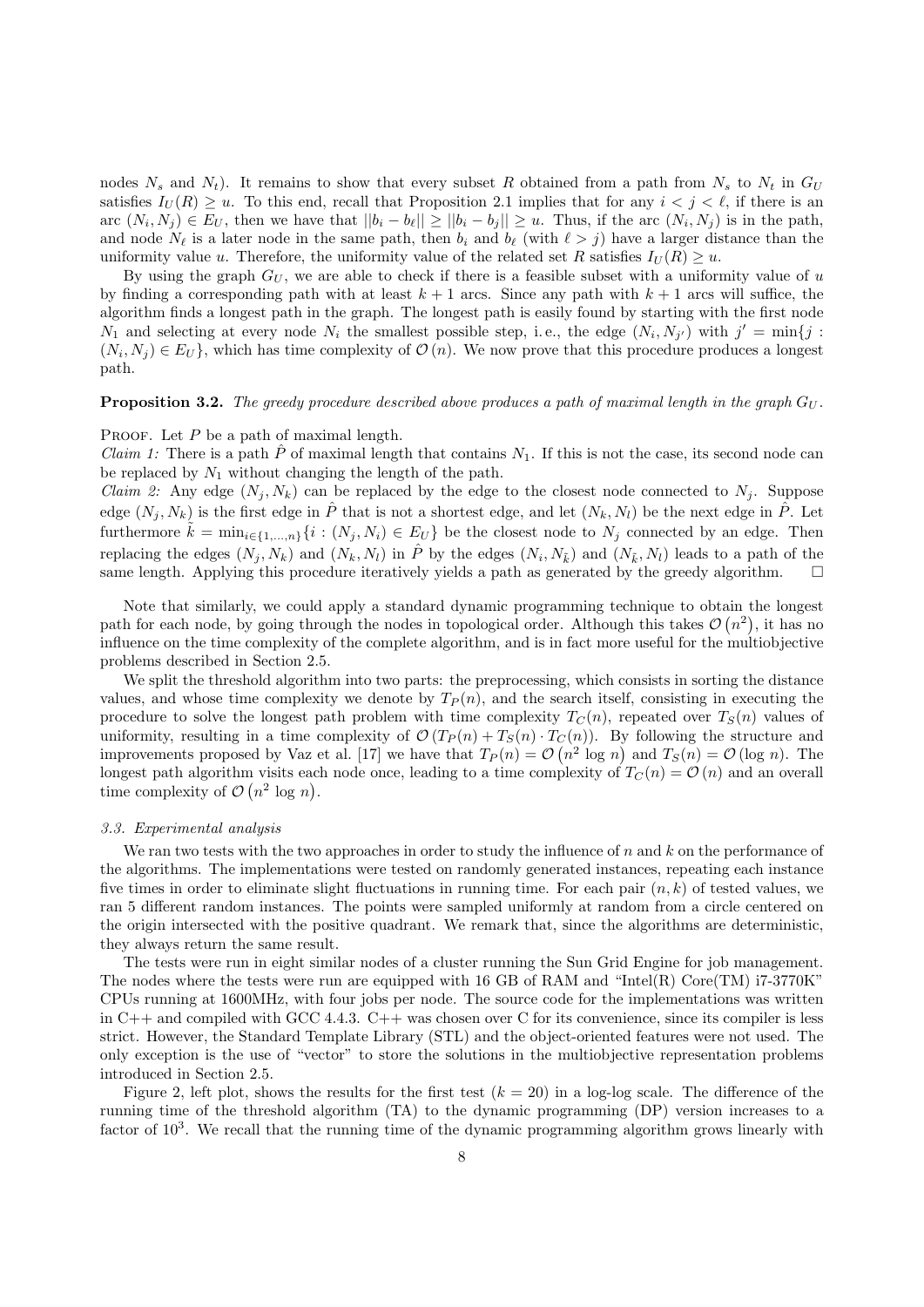

Figure 2: Running time of the dynamic programming and threshold approach for the uniformity problem w.r.t. instance size n on the left (with  $k = 20$  fixed) and cardinality k on the right ( $n = 10000$ )

 $n$ , but quadratically for the threshold algorithm. Therefore, it is not surprising that the former clearly outperforms the latter.

In the second test, we studied the influence of k. Since the complexity of the threshold algorithm is not dependent on  $k$ , it is expected that the algorithm has constant performance. However, the dynamic programming approach depends on k, and consequently may take more time to solve instances with a larger value of k. The results are presented in Figure 2, right plot. They indicate that, even though the threshold algorithm has a similar running time for different values of  $k$ , and that the performance of the dynamic programming approach decreases as  $k$  increases, it is still better by an order of magnitude. This can be explained by the fact that k is the size of the representation, i.e.,  $k \leq n$ . Thus, the complexity of the dynamic programming approach,  $\mathcal{O}(k n)$ , is in this worst case  $\mathcal{O}(n^2)$ , which is still better than the complexity of the threshold algorithm. Therefore, even if  $k = n$ , the complexity of the dynamic programming algorithm is better, and consequently it is not surprising that it outperforms the threshold algorithm in our computational tests.

## 4. The Coverage Representation Problem

Analogous to the case of the uniformity problem discussed in the previous section, we describe a dynamic programming algorithm and a threshold algorithm for the coverage representation problem and compare the two methods in an experimental analysis.

## 4.1. Dynamic programming

The dynamic programming algorithm for Problem (CR) follows the same working principle as the dynamic programming algorithm for Problem (UR). Moreover, it is closely related to the dynamic programming approaches for the one dimensional k-center problems described in Hassin and Tamir  $[12]$  and Schöbel [13]. Let again  $B = \{b_1, \ldots, b_n\}$  be sorted with respect to the first component. As introduced in the previous section, we denote as  $S_{i,j}$   $(i \in \{1, ..., n\}, j \in \{1, ..., n-i+1\})$  the optimal representation of cardinality i of the set  $\{b_j, \ldots, b_n\}$  that contains  $b_j$  and only elements taken from  $\{b_j, \ldots, b_n\}$ . Then, for  $\ell > j$ , as a consequence of Corollary 2.2, the following holds:

$$
I_C({b_j} \cup S_{i-1,\ell}, {b_j, \ldots, b_n}) = \max \{ \delta_{j,\ell}, I_C(S_{i-1,\ell}, {b_\ell, \ldots, b_n}) \}
$$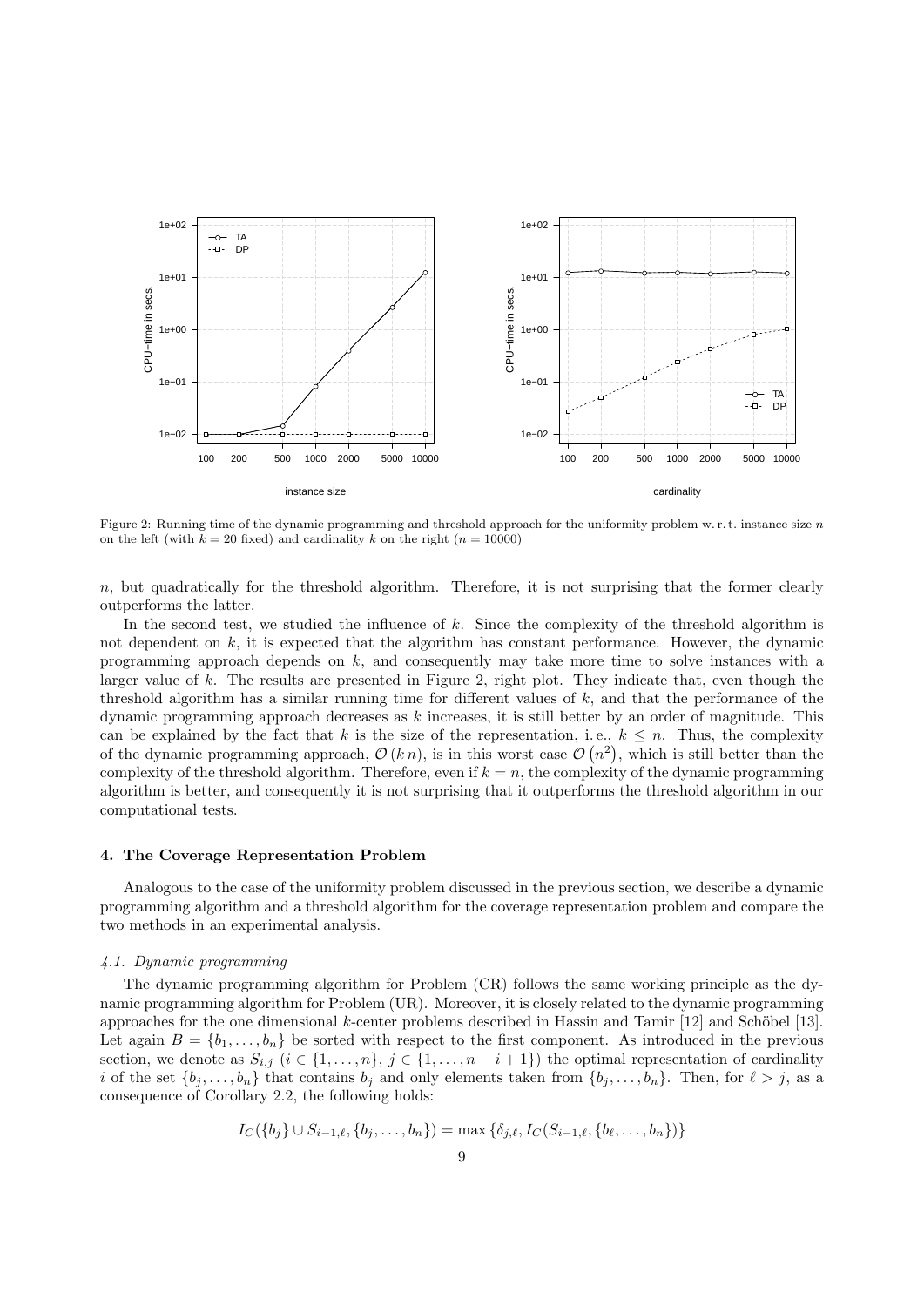where

$$
\delta_{j,\ell} = \max_{j \le m \le \ell} \min \{ ||b_j - b_m||, ||b_m - b_\ell|| \}.
$$
 (4)

As in Section 3.1, let T be a  $k \times n$  matrix. In each entry  $T(i, j)$  the optimal coverage value is stored for the representations of cardinality i of the set  $\{b_j, \ldots, b_n\}$  that contain  $b_j$  and elements taken from the set  $\{b_j, \ldots, b_n\}$  i.e.,  $T(i,j) = I_C(S_{i,j}, \{b_j, \ldots, b_n\})$ . The base case is  $T(1,j) = ||b_j - b_n||$  and the recursion is given by

$$
T(i,j) = \min_{j < \ell \le n-i+2} \max \{ \delta_{j,\ell}, T(i-1,\ell) \}. \tag{5}
$$

In order to extract the optimal coverage value from the last row of the matrix T, the entries  $T(k, j)$  must be corrected since, for a given  $j > 1$ , the elements in  $\{b_1, \ldots, b_{j-1}\}$  were not considered in the calculation of  $T(k, j)$ . From Proposition 2.1, we only need to consider the element  $b_1$ . This correction is obtained as follows:

$$
\bar{T}(k, j) = \max \{||b_1 - b_j||, T(k, j)\}.
$$

After this correction step, the optimal coverage value is obtained as

$$
\min_{1\leq j\leq n-k+1}\bar{T}(k,j).
$$

For each entry of the matrix T all the possible values of  $\ell$ , which are at most  $\mathcal{O}(n)$ , must be checked. Moreover, for each value of  $\ell$  we need to check whether  $b_j$  or  $b_\ell$  is closer to  $b_m$ , for  $j < m < \ell$ . Since there may be  $\mathcal{O}(n)$  values of m, the time complexity for this algorithm is  $\mathcal{O}(k n^3)$ .

We now show that some improvements can decrease the time complexity of this dynamic programming algorithm.

#### 4.1.1. m-improvement

Recall from Proposition 2.1 that for  $j < m < \ell$ ,  $||b_j - b_m|| < ||b_j - b_{m+1}||$  and  $||b_m - b_{\ell}|| > ||b_{m+1} - b_{\ell}||$ hold. Therefore, as m increases,  $||b_j - b_m||$  increases and  $||b_m - b_\ell||$  decreases. Since the value of  $\delta_{j,\ell}$  is the maximum over the indices m, we can easily compute  $\delta_{j,\ell}$  if we know the correct index of m, which we denote by  $m'_\ell$ . By Proposition 2.1,  $||b_m - b_\ell|| < ||b_m - b_{\ell+1}||$ , which means that if  $\ell$  increases,  $||b_m - b_\ell||$  also increases, and hence  $m'_\ell \leq m'_{\ell+1}$ .

Therefore, it is more efficient to simply calculate the values  $\delta_{j,\ell}$  by fixing a value of j and iterating through all values of  $\ell$ . For the first value,  $\ell = j + 1$ , we must have  $m'_\ell = j$  or  $m'_\ell = \ell$ . For all other values for  $\ell, m'_\ell$  must be at least as large as  $m'_{\ell-1}$ . Therefore, it is sufficient to start with  $m'_\ell = m'_{\ell-1}$  and increase  $m'_\ell$  until the maximum value for min  $\{|b_j - b_m||, ||b_m - b_\ell||\}$  is attained. This allows us to pre-compute all the values for a given j while increasing the index of m at most  $\mathcal{O}(n)$  times. Therefore, this procedure has time complexity  $\mathcal{O}(n^2)$  for each row of T, and the overall time complexity becomes  $\mathcal{O}(kn^2)$ .

## $4.1.2.$   $\ell$ -improvement

Wang et al. [15] suggest a speed-up technique that can be adapted for this algorithm. This improvement removes the need to iterate over values of  $\ell$  as it is possible to test a small number of these values, given the value used previously. We first show that  $T(i, j)$  and  $\delta_{j, \ell}$  are non-increasing when j increases, and  $\delta_{j, \ell}$ is non-decreasing as  $\ell$  increases.

## **Proposition 4.1.** If  $j < \ell$ , then  $\delta_{j,\ell} \geq \delta_{j+1,\ell}$  and  $\delta_{j,\ell} \leq \delta_{j,\ell+1}$ .

PROOF. From Proposition 2.1 we have that  $||b_j - b_m|| > ||b_{j+1} - b_m||$ , for  $j < j + 1 \leq m$ . Therefore, it holds that

$$
\min \{||b_{j+1} - b_m||, ||b_m - b_\ell||\} \le \min \{||b_j - b_m||, ||b_m - b_\ell||\}
$$

and

$$
\delta_{j+1,\ell} = \max_{j+1 \le m \le \ell} \min \left\{ ||b_{j+1} - b_m||, ||b_m - b_\ell|| \right\} \le \max_{j+1 \le m \le \ell} \min \left\{ ||b_j - b_m||, ||b_m - b_\ell|| \right\}.
$$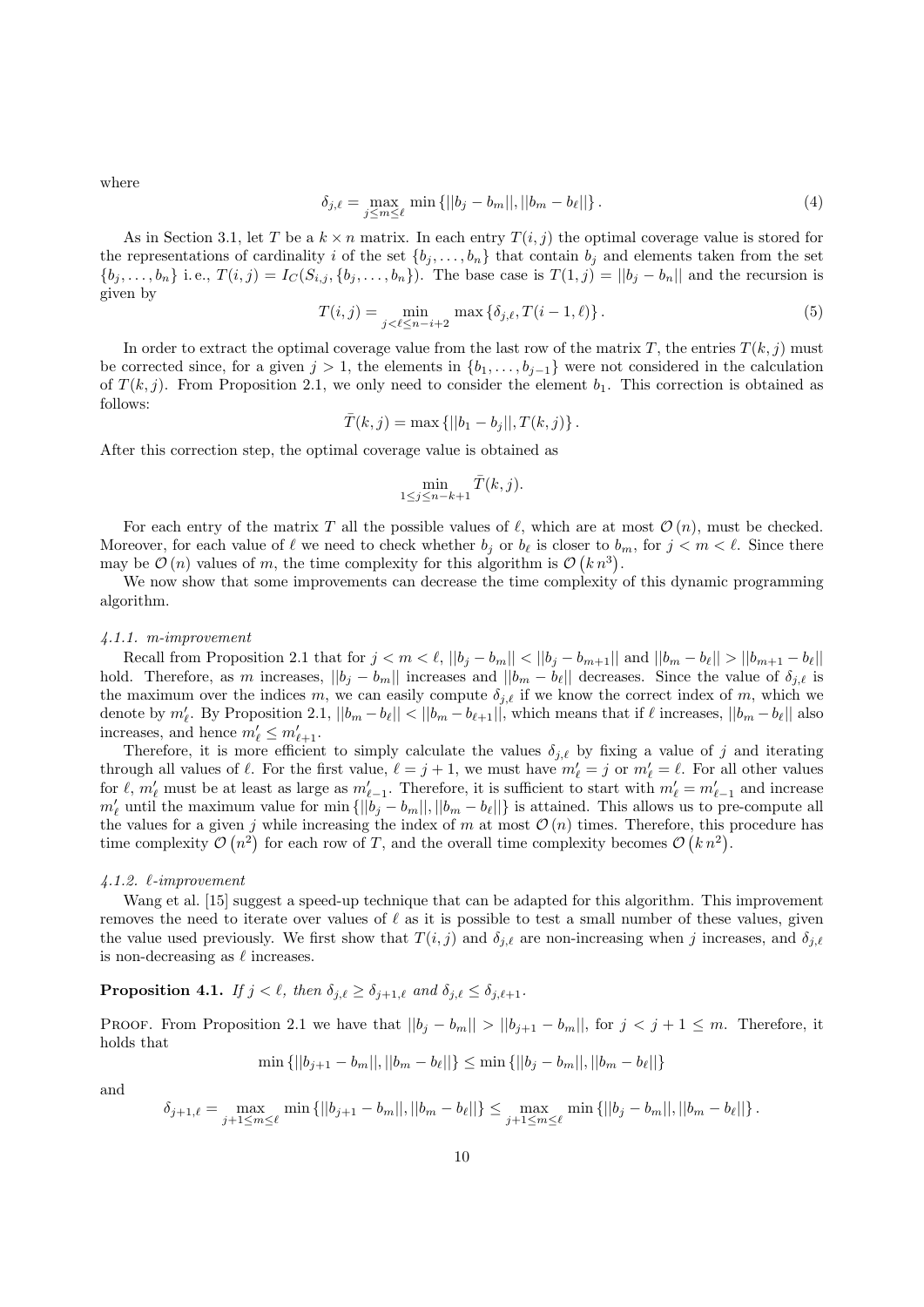Extending the maximization to the interval  $m \in \{j, \ldots, \ell\}$  will not decrease the maximum value, and hence

$$
\delta_{j+1,\ell} \le \max_{j+1 \le m \le \ell} \min \{||b_j - b_m||, ||b_m - b_\ell||\} \le \max_{j \le m \le \ell} \min \{||b_j - b_m||, ||b_m - b_\ell||\} = \delta_{j,\ell}.
$$

The proof for the second part is analogous.  $\Box$ 

**Proposition 4.2.**  $T(i, j) \geq T(i, j + 1)$ , for  $1 \leq i \leq n$  and  $1 \leq j \leq n - i$ .

PROOF. Recall that  $I_C(S_{i,j}, \{b_j, \ldots, b_n\}) = T(i,j)$ . We denote by  $B_{p,q}$  the set  $\{b_p, \ldots, b_q\}, p \leq q$ , and by S' the set obtained by replacing  $b_j$  by  $b_{j+1}$  in the set  $S_{i,j}$ , that is,  $S' = (S_{i,j} \cap B_{j+1,n}) \cup \{b_{j+1}\}\$ . (Note that if  $S_{i,j}$ contains both  $b_j$  and  $b_{j+1}$ , then  $|S'| = i - 1$ . This has, however, no impact on the subsequent derivations. Given that  $T(i, j + 1)$  is the optimal coverage value (with cardinality i) for the subset  $B_{j+1,n}$ , we know that  $T(i, j+1) \le I_C(S', \{b_{j+1}, \ldots, b_n\})$  holds. From Proposition 2.1 we have that  $||b_j - b_m|| \ge ||b_{j+1} - b_m||$ , for  $j+1 \leq m$ . Therefore, using the fact that  $S_{i,j}$  and S' only differ by one element  $(b_{j+1}$  instead of  $b_j$ ), and that  $b_{j+1}$  has a lower distance to  $b_m$ , we have the following result:

$$
T(i, j + 1) \le I_C(S', B_{j+1,n}) = \max_{b \in B_{j+1,n}} \min_{s \in S'} ||s - b||
$$
  
\n
$$
\le \max_{b \in B_{j+1,n}} \min_{s \in S_{i,j}} ||s - b||
$$
  
\n
$$
\le \max_{b \in B_{j,n}} \min_{s \in S_{i,j}} ||s - b||
$$
  
\n
$$
= I_C(S_{i,j}, B_{j,n}) = T(i, j).
$$

In the recursion (5), the value of  $T(i, j)$  is calculated as the minimum over  $j < \ell \leq n - i + 2$  of the maximum of one non-decreasing sequence  $(\delta_{i,\ell})$  and one non-increasing sequence  $(T(i - 1, \ell))$ , as shown in Propositions 4.1 and 4.2, respectively. Therefore, the maximum of the two sequences is a bitonic sequence that decreases until the non-increasing sequence becomes smaller than the non-decreasing sequence, and then increases. Moreover, if we now look at the calculation of  $T(i, j - 1)$ , the non-increasing sequence  $(T(i, \ell))$  remains equal, but by Proposition 4.1,  $\delta_{j-1,\ell} \ge \delta_{j,\ell}$  for all  $\ell > j$ . Thus, the sequence  $(\delta_{j-1,\ell})$  may attain larger values than  $(T(i, \ell))$  for a smaller index  $\ell$  than the sequence  $(\delta_{i,\ell})$ .

Therefore, instead of iterating over all the possible values of  $\ell$ , the algorithm stops when the next value of  $\ell$  increases the coverage value. Furthermore, if we also use the previous improvement, the time complexity of calculating all the values  $T(i, j)$  is now  $\mathcal{O}(kn)$ , since on average, the algorithm checks  $\mathcal{O}(1)$  values of  $\ell$ . We recall that, by using the previous improvement, we need to add a preprocessing step with time complexity  $\mathcal{O}(n^2)$ . Therefore, this version of the algorithm has  $\mathcal{O}(n^2)$  time complexity.

## $\angle 4.1.3.$   $\ell$ -improvement with no preprocessing

One further improvement, based on the previous ones, is to keep the idea of using previous values for  $\ell$ and  $m$ , without needing the pre-processing step. The way we do this is to, each time we increase the value of  $\ell$  (as described in Section 4.1.2), also increase the value of m, as described in Section 4.1.1. However, neither of the sections describes how should we update the value of  $m$  when  $j$  is increased.

This problem is solved by once again considering a similar approach. By Proposition 2.1,  $||b_j - b_m||$  >  $||b_{j+1}-b_m||$ , which means that if j increases,  $||b_j-b_m||$  also increases, and hence the corresponding value of m also increases. Therefore, by increasing m each time j or  $\ell$  increases, until we reach the maximum value of  $\delta_{i,\ell}$ , we are able to efficiently update m, increasing it at most  $\mathcal{O}(n)$  times during the whole algorithm.

Using this improvement, we no longer need to pre-compute the values of  $m$ , and the time complexity of calculating all the values  $T(i, j)$  is still  $\mathcal{O}(k n)$ . Therefore, this improved version of the algorithm has time complexity  $\mathcal{O}(k n)$ .

 $\Box$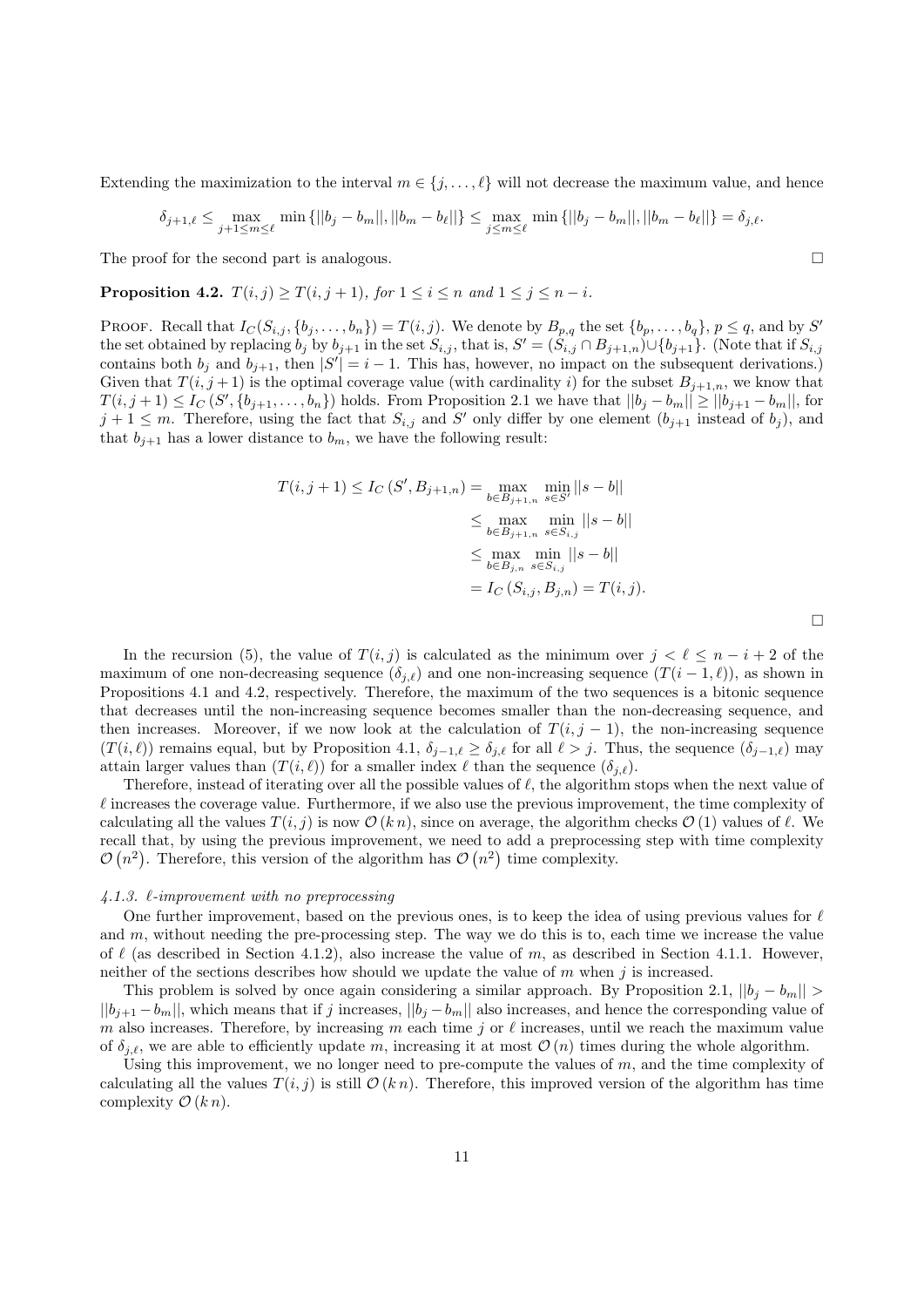### 4.2. Threshold approach

Threshold approaches ask for an efficient solution of the corresponding feasibility problem. In the following, we present two approaches to determine a representation with a given coverage value, the first based on a set-cover formulation and the second based on a shortest path formulation.

The distances between pairs of points are the possible values for the optimal coverage value. In a preprocessing step, these distances are computed and sorted in increasing order  $c_1 < c_2 < \cdots < c_m$  with  $m \leq \frac{n^2}{2} - \frac{n}{2}$ . Then, the algorithm performs a binary search on this list and checks whether a feasible solution exists for a given threshold coverage value, that is, if there is a subset with  $k$  elements with a coverage value less or equal than the given threshold.

## 4.2.1. Set cover formulation

This reformulation of the feasibility problem for coverage representation is closely related to the approach described in Ponte et al. [16] for the  $\epsilon$ -indicator, although it retains some of the characteristics of the threshold algorithm described in Section 3.2.

We reduce the feasibility problem to a  $k$ -set cover problem. For a given set of pairwise incomparable points  $B = \{b_1, \ldots, b_n\}$ , sorted with respect to the first component, and threshold coverage value c, let  $B_1, \ldots, B_n$  be subsets of B, such that each subset  $B_i$  contains all elements  $b_j$  of B whose distance to  $b_i$  is smaller than c, i.e.,  $B_i = \{b_j \in B : ||b_i - b_j|| \le c\}$ . Then, the problem of finding a representative subset with k elements, whose coverage value is at most c, is equivalent to the k-set cover problem, i.e., finding k subsets such that the union of them covers every element of  $B$ . Note that, if less than k subsets already cover all elements in  $B$ , additional subsets can be chosen until  $k$  is reached since the coverage value does not increase by adding elements.

This set cover problem has a well-known integer linear programming formulation with a coefficient matrix A, where the rows  $1, \ldots, n$  correspond to the indices of the n elements of B and the columns  $1, \ldots, n$ correspond to the indices of the subsets  $B_1, \ldots, B_n$ . An element  $b_i$  is covered by the subset  $B_j$  if the entry  $A_{i,j}$  is equal to one. The set cover problem consists of finding a minimum cardinality set of columns covering all rows of  $A$ . We now show that the matrix  $A$  of this particular set cover problem has the *consecutive ones* property, that is, the entries with a value of 1 in the matrix appear consecutively for each row.

**Proposition 4.3.** For a given set  $B = \{b_1, \ldots, b_n\} \subset \mathbb{R}^2$  of pairwise incomparable points, sorted with respect to their first component, (i.e.,  $b_1^1 < b_2^1 < \ldots < b_n^1$ ), and a threshold coverage value c, the rows of the coefficient matrix A of the k-set cover problem have the consecutive ones property (C1P).

PROOF. Let  $b_i, x, y, z \in B \subset \mathbb{R}^2$  be pairwise incomparable points with  $x^1 \lt y^1 \lt z^1$ , and consider the *i*th row of A, i.e., the row corresponding to the subset  $B_i = \{b_j \in B : ||b_i - b_j|| \le c\}$ . We show that if  $b_i$ covers the points x and z, then it also covers the point y. To this end, we assume that  $||b - x|| \leq c$  and  $||b-z|| \leq c$ . Then we have to consider two cases:  $b_i^1 < y^1$  and  $b_i^1 > y^1$ . If  $b_i^1 < y^1$ , then it follows directly from Proposition 2.1 that  $||b_i - y|| < ||b_i - z|| \le c$ ; if  $b_i^1 > y^1$  we can conclude  $||b_i - y|| < ||b_i - x|| \le c$ . In both cases, the distance from y to  $b_i$  is smaller than c. Thus, we can conclude that the rows of the covering matrix A satisfy the C1P.

The algorithm presented in Ponte et al. [16] can be applied to the coverage representation problem, since all the required properties are met. It uses the algorithm proposed by Schöbel [18] to solve set cover problems with C1P. Moreover, the improvements presented by Vaz et al. [17] may also be applied, yielding a time complexity of  $\mathcal{O}(n^2 \log n)$ .

## 4.2.2. Shortest path formulation

The feasibility problem for coverage can also be reformulated as a shortest path problem. Although the previously presented approach is more efficient, it is harder to adapt to representation problems with more than one quality measure, as we will discuss in Section 6.

We define a directed graph  $G_C = (N, E_C)$  with node set N and arc set  $E_C$ . The graph contains the following  $n + 2$  nodes:  $N_s$  as a source node,  $N_t$  as a target node, and  $N_i$  as a node for each element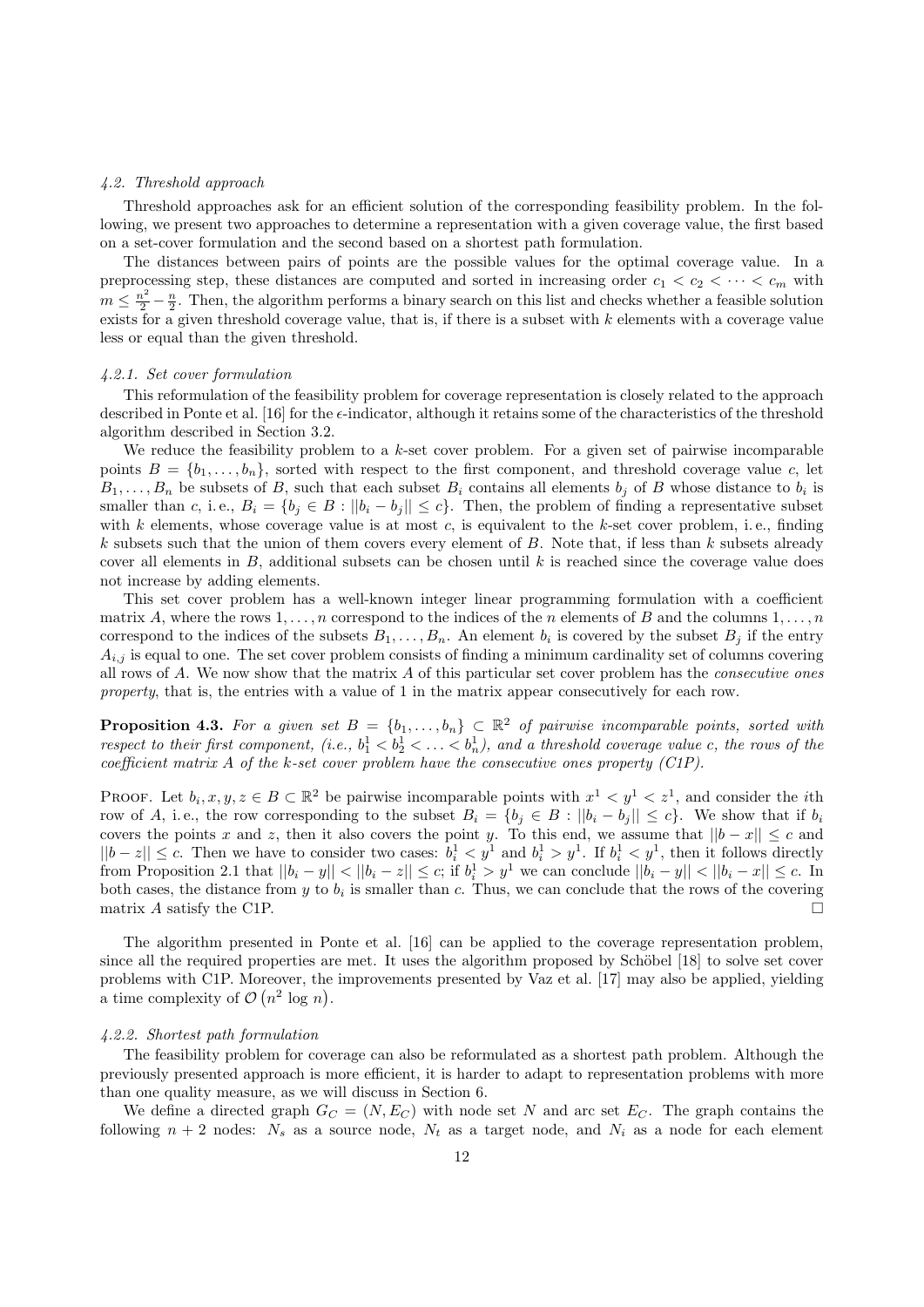

Figure 3: Threshold approach for coverage problem: set B with circles of radius c (left) and respective graph  $G_C$  (right)

 $b_i \in B, i = 1, \ldots, n$ . The graph  $G_C$  has an arc  $(N_s, N_i)$  if and only if  $||b_i - b_1|| \leq c$ . Similarly, there is an arc  $(N_i, N_t)$  if and only if  $||b_i - b_n|| \leq c$ . Let  $s_i = \min\{j : ||b_i - b_j|| \leq c, j \in \{1, ..., n\}\}\$ and  $e_i = \max\{j : ||b_i - b_j|| \leq c, j \in \{1, ..., n\}\}.$  Then, there is an arc  $(N_i, N_j)$  with  $i < j$ , if  $s_j \leq e_i + 1$ .

A path in  $G_C$  from  $N_s$  to  $N_t$  corresponds to a representative subset for a given threshold coverage value c. This holds since  $N_s$  is only connected to nodes that represent elements that cover the first element. Moreover, the structure of the graphs ensures that if there is an edge between two nodes  $N_i$  and  $N_j$  in  $G_C$ , then all elements between  $b_i$  and  $b_j$  are covered if the nodes  $b_i$  and  $b_j$  are selected, or, in other words, if the corresponding edge is selected in an  $N_s - N_t$ -path. Finally, only elements that cover the last element are connected to  $N_t$ , which means that every element, from  $b_1$  to  $b_n$  is covered. Figure 3 shows an example of this transformation.

The shortest  $N_s - N_t$ -path in  $G_C$  corresponds to the smallest representative subset. To find a shortest path, a greedy strategy can be applied: If  $N_i$  is a node in a shortest path, then in at least one shortest path its successor  $N_{j'}$  satisfies  $j' = \max\{j : (N_i, N_j) \in E_C\}$ . Since in every node of such a shortest path one has to look only for the largest possible step, the time complexity of this procedure is  $\mathcal{O}(n)$ . Note that alternatively, the algorithm of Dijkstra could be applied. If the shortest  $N_s - N_t$ -path uses at most  $k + 1$  arcs, then there is a feasible representative subset with a coverage radius of  $c$  or less, and that path represents a feasible representative subset with at most k elements. The time complexity of this procedure is  $\mathcal{O}(n^2)$ , since the algorithm needs to visit each arc to find a shortest path from  $N_s$  to  $N_t$ . Therefore, we now have  $T_C(n) = \mathcal{O}(n)$  and an overall time complexity of  $\mathcal{O}(n^2 \log n)$ .

#### 4.3. Experimental analysis

Two tests were performed in order to compare the four versions of the dynamic programming algorithm and the threshold algorithm (using the efficient set cover formulation) for the coverage representation problem with respect to the influence of  $n$  and  $k$  on the running time. As before, the implementations were run using randomly generated instances, each repeated five times.

For a given constant  $k$ , the results for the five approaches are shown in Figure 4, left, where DP1 corresponds to the dynamic programming approach described in Section 4.1, DP2 to the dynamic programming with the m-improvement described in Section 4.1.1, DP3 to the dynamic programming with the  $\ell$ -improvement described in Section 4.1.2, DP4 to the dynamic programming with the improvement in Section 4.1.3, and TA to the threshold algorithm. The first dynamic programming DP1 approach is very slow in practice. This is expected given that it has  $\mathcal{O}(kn^3)$  time complexity. Note that the algorithm takes more time to terminate for  $n = 200$  than the remaining approaches for  $n = 2000$ . Regarding the remaining versions, the running times seem to be consistent with the theoretical time complexities. Perhaps the largest surprise is the small difference between the threshold algorithm and the DP2 and DP3 versions. Also interesting are the low running times of the DP4 approach, which clearly outperforms all other approaches.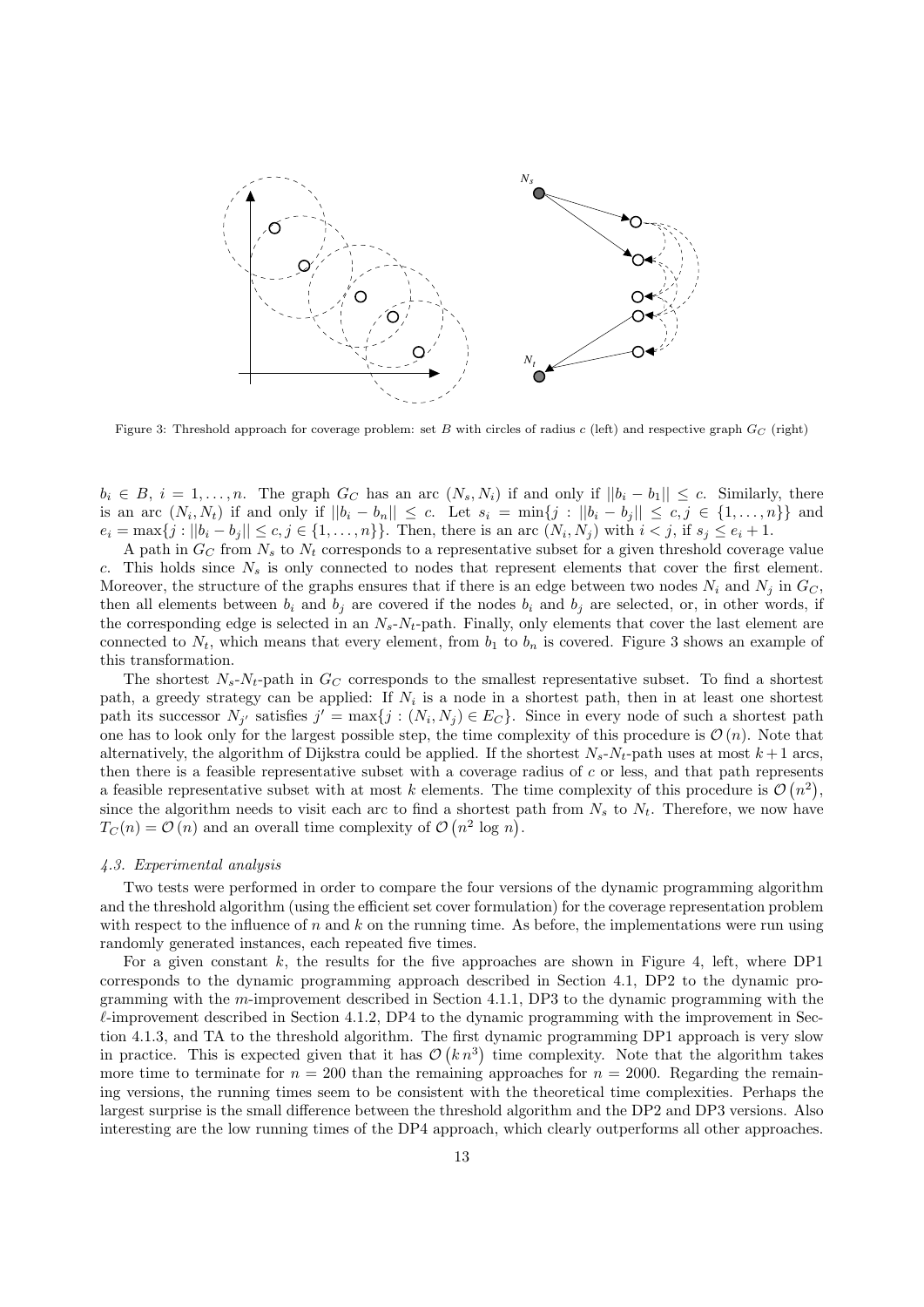

Figure 4: Running time of the dynamic programming and threshold approach for the coverage problem w.r.t. instance size n on the left (with  $k = 20$  fixed) and cardinality k on the right side ( $n = 10000$ )

However, since the value for k is relatively small, and the complexity of this algorithm is  $\mathcal{O}(k n)$ , this is expected.

The right plot of Figure 4 shows the running time when  $n$  is kept constant. The first version DP1 does not even appear in the graph, since it takes too long to complete even the smaller case  $(k = 50, n = 2000)$ , taking 1383 seconds. The relevance of the factor  $k$  in the complexity also becomes clear, since the version with time complexity  $\mathcal{O}(kn^2)$  is affected by the increase in the value of k. In fact, if we consider  $k = 500$ , DP2 is around 10 times slower than the other versions. Additionally, while DP4 performs much faster than the other approaches for low values of k, the running times become more similar between DP3 and DP4 as  $k$  increases, and DP3 even outperforms DP4 for some values of  $k$ .

#### 5. The  $\epsilon$ -Indicator Representation Problem

Proposition 2.3 and Corollary 2.4 for the  $\epsilon$ -indicator representation problem on the one hand, and Proposition 2.1 and Corollary 2.2 for the coverage representation problem on the other hand show the close relationship between the  $\epsilon$ -indicator representation problem and the coverage representation problem. This justifies the application of slightly adapted versions of the algorithmic approaches described in Section 4 to the case of the  $\epsilon$ -indicator representation problem. Since the numerical experiments did not provide additional information as compared to the coverage representation problem, they are omitted here.

### 5.1. Dynamic programming

The dynamic programming algorithm presented in Section 4.1 for the coverage indicator may be adapted for the  $\epsilon$ -indicator, taking some caution with the way in which the values are calculated. As in Section 4.1 we denote by  $S_{i,j}$   $(i \in \{1, \ldots, n\}, j \in \{1, \ldots, n-i+1\})$  the optimal representation of cardinality i of the set  $\{b_j, \ldots, b_n\}$  that contains  $b_j$  and only elements taken from  $\{b_j, \ldots, b_n\}$ . Then, for  $\ell > j$ , the following holds:

$$
I_{\epsilon}(\{b_j\} \cup S_{i-1,\ell}, \{b_j, \ldots, b_n\}) = \max \{\delta_{j,\ell}, I_{\epsilon}(S_{i-1,\ell}, \{b_\ell, \ldots, b_n\})\}
$$

where

$$
\delta_{j,\ell} = \max_{j \leq m \leq \ell} \min \left\{ \epsilon(b_j,b_m), \epsilon(b_\ell,b_m) \right\}.
$$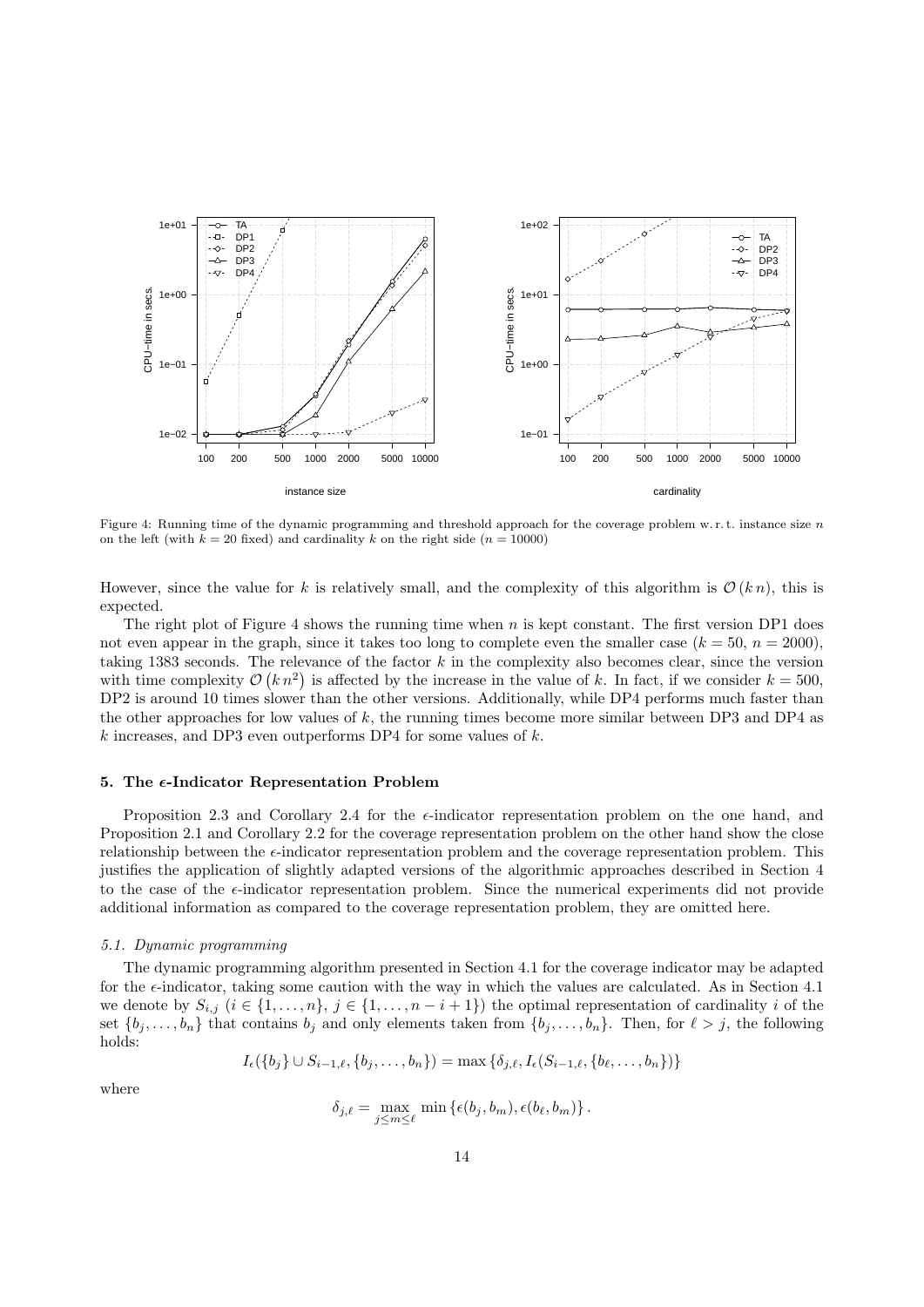Therefore, the dynamic programming version uses an initial value of  $T(1, j) = \epsilon(b_i, b_n)$  and the recursive formula

$$
T(i,j) = \min_{j < \ell \le n-i+2} \max \{ \delta_{j,\ell}, T(i-1,\ell) \}.
$$

As with the coverage indicator we need to apply a final correction to the result in order to consider the elements that are not included in the subproblems. Therefore, the final result is given by

$$
\min_{1 \leq j \leq n-k+1} \max \left\{ \epsilon(b_j, b_1), T(k, j) \right\}.
$$

Similarly to the algorithm for the coverage indicator, this approach has time complexity  $\mathcal{O}(k n)$ , using all the improvements mentioned before.

#### 5.2. Threshold approach

The set covering procedure presented in Section 4.2.2 may also be adapted for the  $\epsilon$ -indicator problem; see the discussion on related approaches in a different context in Ponte et al. [16] and Vaz et al. [17]. We simply need to replace the norm, as used in the coverage case, with the  $\epsilon$ -indicator value, as defined in Section 2.4. However, some caution must be taken to ensure that the arguments of the  $\epsilon$ -indicator function are provided in the right order. This is necessary because, unlike the norm in the coverage problem, the ratio in the  $\epsilon$ -indicator is not commutative. Borrowing the notation of Section 4.2, every subset  $B_i$  "covered" by an element  $b_i$  corresponds to a column of the covering matrix A, hence,  $b_i$  is always the first argument of  $\epsilon(\cdot, \cdot)$ . Consequently, the potentially covered elements  $b_1, \ldots, b_n$  of B correspond to the rows of the covering matrix A and thus to the second argument of  $\epsilon(\cdot, \cdot)$ . To conclude, we only need to prove that the consecutive ones property (C1P) holds for the columns of the covering matrix A when considering the  $\epsilon$ -indicator problem.

**Proposition 5.1.** Let  $B = \{b_1, b_2, \ldots, b_n\} \subset \mathbb{R}^2$  be a set of pairwise incomparable points, sorted with respect to their first component (i.e.,  $b_1^1 < b_2^1 < \ldots < b_n^1$ ). For a given threshold value of the  $\epsilon$ -indicator,  $t_{\epsilon}$ , the columns of the covering matrix have the consecutive ones property (C1P).

This result, as well as the analogous case for rows, is demonstrated by Vaz et al. [17].

The time complexity of  $\mathcal{O}(n^2 \log n)$  also holds for this approach; see Section 4.2. However, we remark that a better time complexity may be achieved by the approach of Bringmann, Friedrich and Klitzke [19]. While the approach described above can be extended to multiobjective representation problems as described in the following sections, this remains an open question for the method of Bringmann, Friedrich and Klitzke. Also note that, similar to Section 4.2.2, a shortest path formulation based on a corresponding graph

 $G_E = (N, E_E)$  (defined as the graph  $G_C$  in Section 4.2.2, using the  $\epsilon$ -indicator instead of the norm to define the arc set  $E<sub>E</sub>$ ), can be given. We omit the details due to the similarity to Section 4.2.2.

## 6. Compromising between Quality Measures

While the two quality measures coverage and  $\epsilon$ -indicator share some similarities in problem structure and often lead to similar (but in general not equal) representations in numerical experiments, each of which performs reasonably well also with respect to the other criterion, this is generally not the case for the uniformity criterion. A compromise between these quality measures can naturally be found in the efficient set of the multiobjective representation problems introduced in Section 2.5: The coverage–uniformity representation problem (CUR), the  $\epsilon$ -indicator–uniformity representation problem (EUR), the coverage– $\epsilon$ indicator representation problem (CER), and finally the three-objective representation problem (CEUR) considering all three of the above criteria. In the following we analyze the applicability of the solution approaches for the individual quality measures uniformity, coverage and  $\epsilon$ -indicator to these multiobjective representation problems.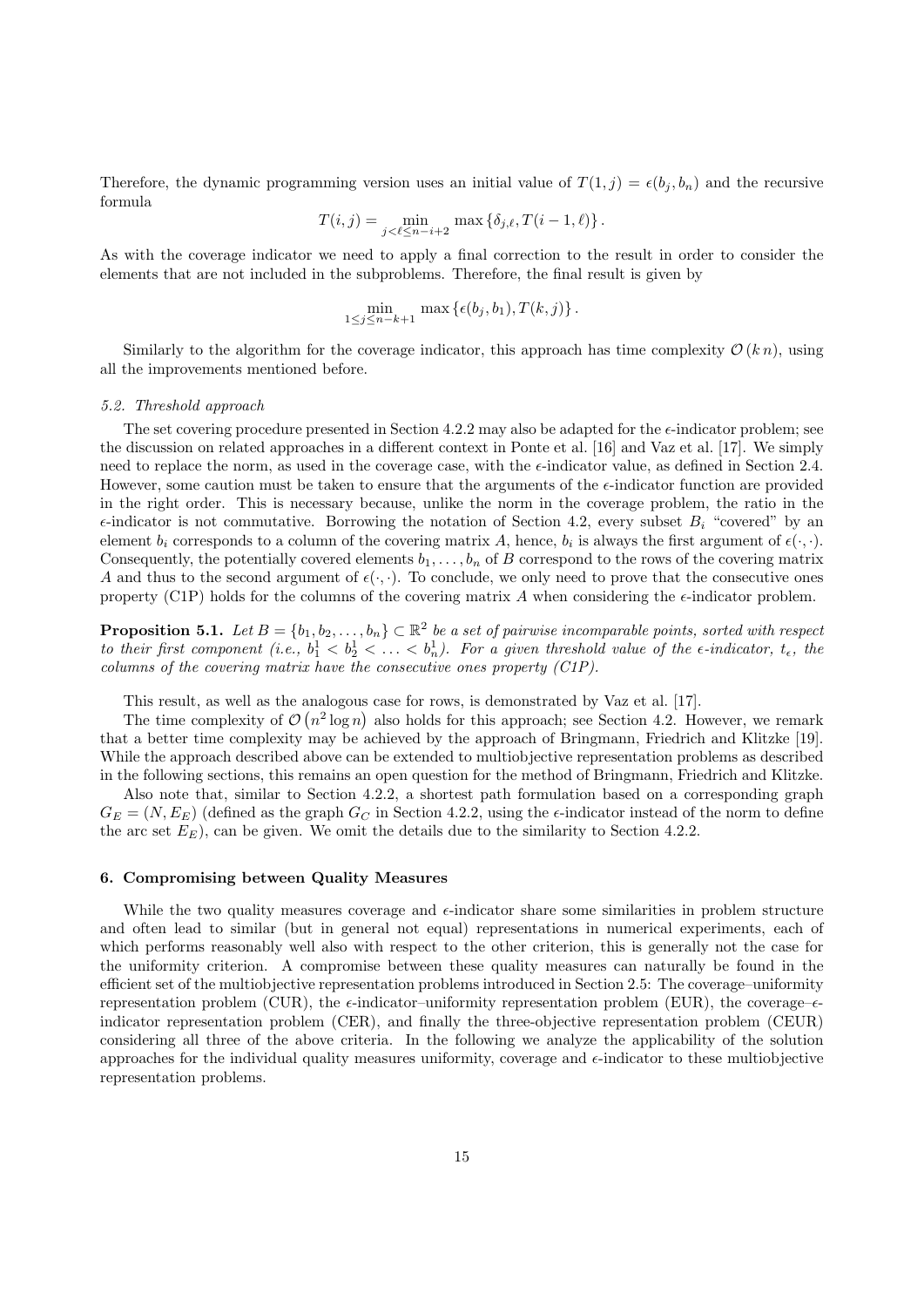## 6.1. The Coverage – Uniformity Representation Problem

As the corresponding single-objective versions, the biobjective coverage–uniformity representation problem (CUR) can be solved by a dynamic programming algorithm and by a threshold approach, both of which are outlined in the following in relation to their single-objective counterparts.

## 6.1.1. Dynamic programming

The dynamic programming approaches described in the previous sections can be naturally extended to this biobjective representation problem by keeping, at each iteration, the non-dominated set of solutions for the corresponding subproblem. Formally, the base case is now  $T(1, j) = (||b_j - b_n||, -\infty)$  and we have:

$$
T(i,j) = \min_{j < \ell \le n-i+2} \left\{ \left( \max \left\{ \delta_{j,\ell}, c \right\}, -\min \left\{ ||b_j - b_\ell||, -u \right\} \right) : (c, u) \in T(i-1, \ell) \right\},\
$$

where vmin represents the set of non-dominated vectors. The value  $\delta_{i,\ell}$  is defined in Section 4.1.

The final correction described in Section 4.1 needs to be applied to the coverage component of every solution. Therefore, the final solutions are given by:

$$
\min_{1 \le j \le n-k+1} \left\{ \left( \max \{ ||b_1 - b_j||, c \}, u \right) : (c, u) \in T(k, j) \right\}.
$$

From these recursive equations it is clear that it is not possible to apply the improvement described in Sections 3.1 and 4.1, since choosing just one value of  $\ell$  may yield the optimal solution for one of the indicators, but it may not give all of the required compromise solutions. Therefore, we do not use this improvement in any of the multiobjective dynamic programming variants.

Regarding the time complexity of this algorithm, we have to consider that the number of states of the dynamic programming algorithm is  $\mathcal{O}(k n)$ , i.e., the matrix T consists of  $\mathcal{O}(k n)$  states representing sets of non-dominated objective vectors. For each of the states  $T(i, j)$  of this matrix, the dynamic programming algorithm checks  $\mathcal{O}(n)$  values. Each state may store at most  $\mathcal{O}(n^2)$ , since there are at most  $n^2$  values for coverage, and for each value of coverage there is at most one non-dominated vector. Therefore, their lookup from one state and insertion in the other has time complexity  $\mathcal{O}(n^2 \log n)$ . This time complexity can be realized by using the technique described in Kung et al. [20] with an AVL binary balanced tree to keep the non-dominated vectors. Therefore, the final time complexity is  $\mathcal{O}(k n^4 \log n)$ .

#### 6.1.2. Threshold approach

For the coverage–uniformity representation problem, the threshold algorithm must be adapted to handle the search in a bidimensional space and to keep a set of non-dominated objective vectors at each iteration. Let us denote the set of possible values for uniformity and coverage by  $U = \{u_1, \ldots, u_{m_U}\}\$  and  $C = \{c_1, \ldots c_{m_C}\}\$ , respectively, with  $m_U, m_C \leq n^2$ . In addition, assume that  $u_1 < \ldots < u_{m_U}$ , and  $c_1 < \ldots < c_{m_C}$ .

The search method starts by considering the best possible value for one of the indicators, and the worst value for the other in any non-dominated objective vector. Since, in this case, we want to minimize coverage and maximize uniformity, we may start with the lowest coverage and uniformity values. Let  $j, \ell$  be the indices of the considered values for uniformity and coverage, respectively. We choose  $\ell = 1$ , since  $c_1$  is the best possible value for coverage, and  $j = 1$ , since  $u_1$  is the worst value for uniformity.

In each iteration, the threshold values for both criteria are updated based on two basic operations: Either the first objective is worsened, i.e., the coverage is increased  $(\ell \leftarrow \ell + 1)$ , or the second objective is improved which corresponds to increasing uniformity  $(j \leftarrow j + 1)$ . For a given pair of threshold values, the algorithm determines if there is a subset such that its coverage and uniformity values do not exceed the threshold values. Formally, the goal is to find a representative subset  $R \subseteq B$ ,  $|R| = k$ , such that  $I_C(R, B) \leq c_\ell$  and  $I_U(R) \leq u_j$ , where  $c_\ell$  and  $u_j$  are the current threshold values for coverage and uniformity, respectively.

Two cases need to be considered. If there is a feasible solution for the current threshold values, the uniformity value is increased, since increasing the value of coverage will only produce dominated objective vectors. If no feasible solution is found, then the coverage value is increased. Note that by increasing the uniformity value in this case, the set covering procedure would become more constrained and would not produce feasible solutions. By using this strategy, we need to check  $\mathcal{O}(|U|+|C|) = \mathcal{O}(n^2)$  pairs of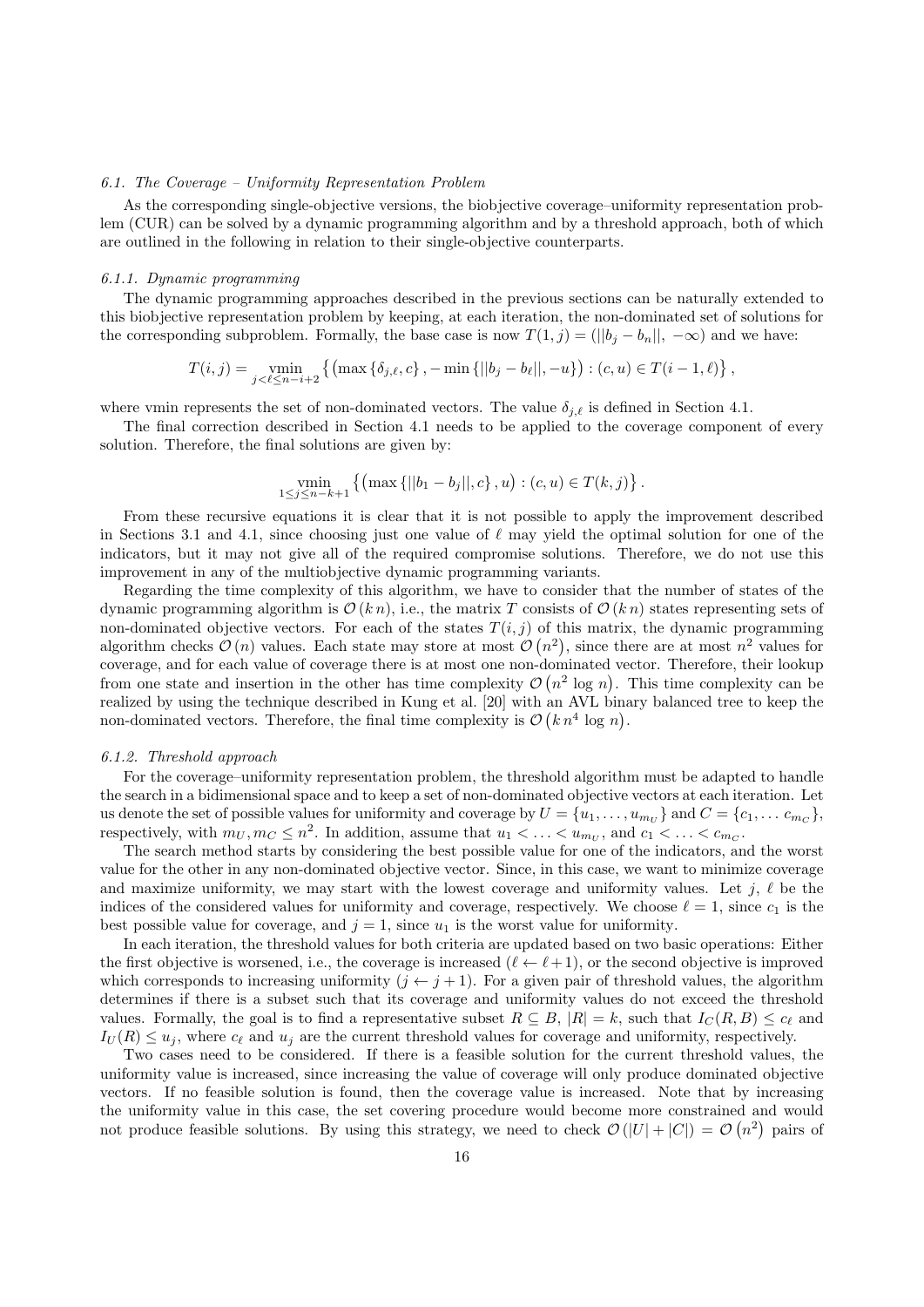threshold values to obtain all efficient solutions. Additionally, given that the algorithm visits the pairs of threshold values in increasing order of coverage, the procedure for filtering for non-dominated objective vectors becomes very simple.

Since the feasibility problem for uniformity and for coverage can both be solved using the correspondence of representative subsets and paths in the corresponding graph  $G_C$  and  $G_U$ , respectively (shortest and longest paths, respectively, see Section 3.2 for uniformity and Section 4.2.2 for coverage), we use a combination of the two approaches to solve the coverage–uniformity representation problem.

In either of the individual threshold algorithms, each representative subset is represented by a path in the respective graph. Therefore, we want to find a path that is valid in both graphs, that is, a representative subset that is a feasible solution according to both indicators and the respective thresholds. Since we want to find a path that exists in both graphs  $G_C$  and  $G_U$ , and since the graphs have the same set of vertices N, we can intersect the respective sets of arcs  $E_C$  and  $E_U$ , which results in a new graph denoted by  $G_{C,U}$ . Finding a path in this graph is equivalent to finding a path that exists in both graphs, since only arcs that exist in both graphs exist in  $G_{C,U}$ .

However, uniformity and coverage are different in the sense that adding elements to a subset may decrease the uniformity, while removing elements may increase the coverage. Therefore, for a subset to be a feasible solution of the problem, we must find a path with exactly  $k+2$  nodes, including the nodes  $N_s$  and  $N_t$ . This search can be implemented as follows: The nodes of  $G_{C,U}$  are visited in the order  $N_s, N_1, \ldots, N_n, N_t$ . The possible lengths of paths from  $N_s$  to the current node  $N_i$  are stored at this node. Then, while considering the node  $N_i$ , all outgoing arcs are visited and the lengths stored in the adjacent nodes are updated. If  $k + 1$  is a possible path length from  $N_s$  to  $N_t$ , then there is a feasible solution which is represented by the corresponding path. Note that we only need to store the minimum and maximum possible path lengths at each node since every path length in that interval is possible, see Proposition 6.1.

**Proposition 6.1.** Given a graph  $G_{C,U}$ , and two s – t–paths, P and Q, represented as sequences of nodes, then for each  $\ell, |P| < \ell < |Q|$ , there is a path P', such that  $|P'| = \ell$ .

PROOF. It is sufficient to show that for two paths P and Q with  $|P| \leq |Q| - 2$  a path P' exists with  $|P| < |P'| < |Q|$ . Assume that the two paths P and Q differ between the nodes  $\tilde{s}$  and  $\tilde{t}$ , and that the sub-paths from  $\tilde{s}$  to  $\tilde{t}$  in P and Q, denoted by  $P|_{\lbrack \tilde{s},\tilde{t}\rbrack}$  and  $Q|_{\lbrack \tilde{s},\tilde{t}\rbrack}$ , respectively, are node (and edge) disjoint and have a length difference of at least two, i.e.,

$$
\left|P|_{[\tilde{s},\tilde{t}]} \right| \leq \left|Q|_{[\tilde{s},\tilde{t}]} \right| - 2.
$$

Note that if such subpaths would not exist, then there would be at least two parts in  $P$  and  $Q$  in which the paths are disjoint, namely on the intervals  $[s^1, t^1]$  and  $[s^2, t^2]$ , and the length difference of the respective subpaths would differ only by one:  $|Q|_{[s^1,t^1]}| - |P|_{[s^1,t^1]}| = 1$  and  $|Q|_{[s^2,t^2]}| - |P|_{[s^2,t^2]}| = 1$ . In this case one would be able to construct a path  $P' = P|_{[s,t^1]} \cup Q|_{[t^1,t]}$ , for which  $|P| < |P'| < |Q|$  holds. Thus, restrict ourselves to the above mentioned case, i.e., the two subpaths  $P|_{[\tilde{s},\tilde{t}]}$  and  $Q|_{[\tilde{s},\tilde{t}]}$  are node disjoint and their lengths differ by at least two.

Then, necessarily there are two consecutive nodes of the longer path  $Q|_{[\tilde{s},\tilde{t}]}$  without a node of  $P|_{[\tilde{s},\tilde{t}]}$  (the shorter path) in between. Thus, we have:

$$
Q|_{[\tilde{s}, \tilde{t}]} = \tilde{s}, \dots, i - \ell, i, j, j + m, \dots, \tilde{t}
$$

$$
P|_{[\tilde{s}, \tilde{t}]} = \tilde{s}, \dots, i - q, j + p, \dots, \tilde{t}
$$

with  $\ell, m, p, q \geq 1$ . Moreover, a pair of nodes with this property can be selected such that  $|P|_{[\tilde{s},i-q]}|$  $|Q|_{\left[\tilde{s},i-\ell\right]}|.$ 

Since  $Q|_{\lbrack \tilde{s},\tilde{t}\rbrack}$  and  $P|_{\lbrack \tilde{s},\tilde{t}\rbrack}$  are feasible paths representing solutions of the feasibility problem for uniformity and for coverage, we can conclude that the edges  $(i, j + p)$  and  $(i - q, j)$  are also feasible. Therefore, the path  $P' = P|_{[\tilde{s}, i-q]} \cup (i-q, j) \cup Q|_{[j, \tilde{t}]}$  is also feasible and has length  $|Q| - 1$ .

 $\Box$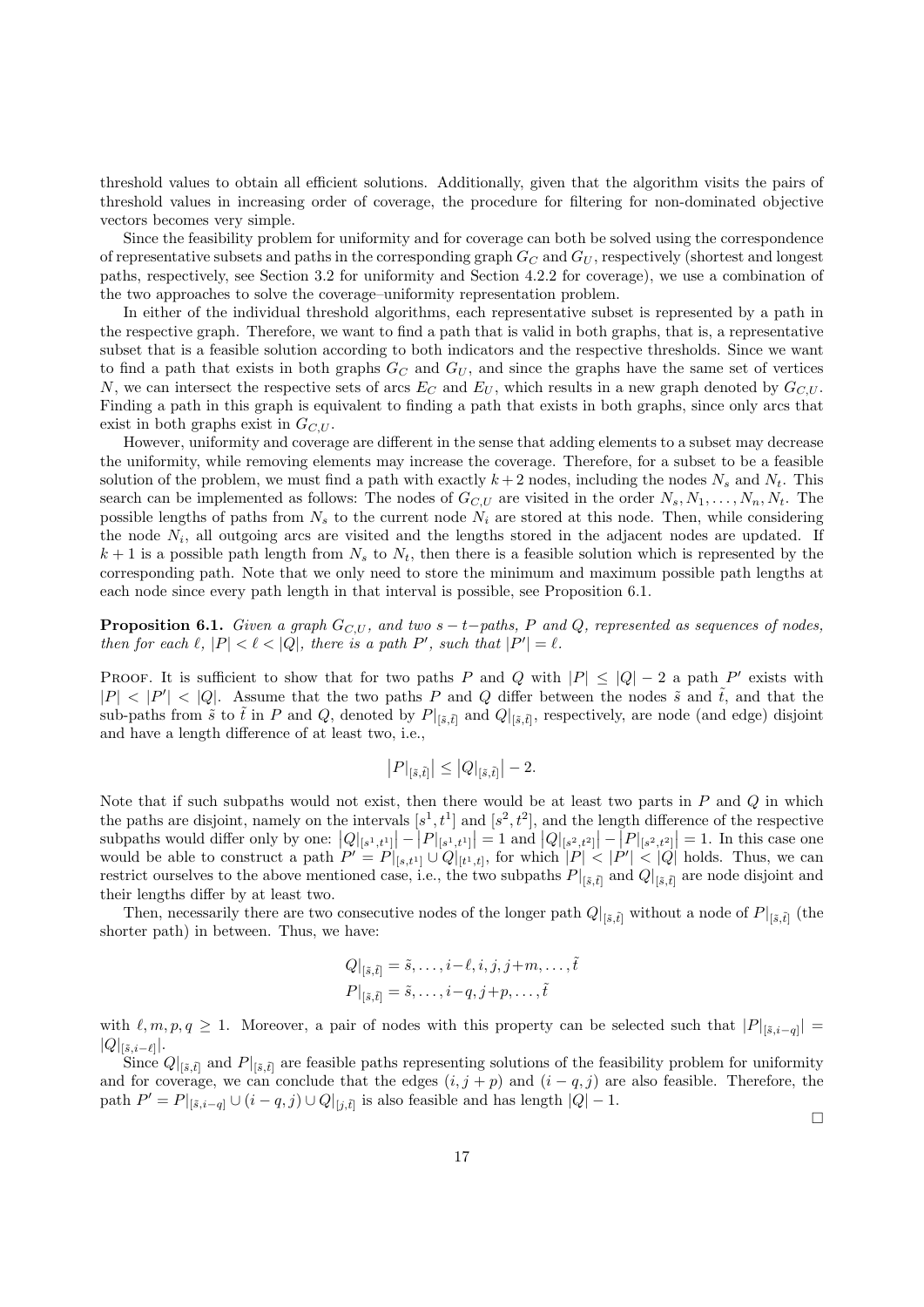

Figure 5: Running time of the dynamic programming and threshold approach for the coverage–uniformity representation problem w.r.t. instance size n on the left (with  $k = 20$  fixed) and cardinality k on the right ( $n = 1000$ )

We can conclude that the threshold algorithm visits  $\mathcal{O}(n^2)$  pairs of threshold values. Therefore, using the notation defined in Section 3.2, we have  $T_S(n) = \mathcal{O}(n^2)$ . For each pair of threshold values, the feasibility problem implies the following two essential tasks and time complexities:

- Generate the graph  $G_{C,U}$  which can be done in  $\mathcal{O}(n^2)$  by checking every pair of elements;
- Find the lengths of the feasible paths in the graph  $G_{C,U}$ , which can be done in  $\mathcal{O}(n^2)$  since we visit each node and each arc once.

In conclusion, the feasibility problem has a time complexity of  $T_C(n) = \mathcal{O}(n^2)$ , and therefore the overall time complexity for the threshold algorithm is  $\mathcal{O}(n^4)$ .

## 6.1.3. Experimental analysis

In order to compare the performance of the two algorithms, we ran two experiments to test the influence of the parameters n and k on the running time. As performed in Section 3.3, we use five runs on each instance, with randomly generated instances.

In Figure 5, the results for the first test are presented. Similar to the results for the previous problems, the results indicate that the dynamic programming version performs much better than the threshold algorithm.

These results are not consistent with the time complexity, since we would expect that the algorithm with lower complexity would perform better. However, the difference in time complexities is only  $\mathcal{O}(k \log n)$ , and in this test  $k$  is constant. Moreover, the time complexity for the dynamic programming version is an upper bound for the worst case scenario, considering the maximum number of non-dominated vectors stored in each entry. If the size of the set is lower than the maximum value, then that will reflect on the running time, explaining the difference in performances of the algorithms.

The second test, on the other hand, does not consider  $k$  as a constant value, so that we could expect different results. The performances for the two algorithms, with a fixed value of n and varying  $k$ , are presented in Figure 5. However, even though the performance of the dynamic programming algorithm decreases with  $k$ , it still has much better performance than the threshold algorithm. Moreover, although the dynamic programming algorithm uses more memory due to the fact that it needs to store the non-dominated objective vectors for every subproblem, this does not affect its performance. In conclusion, this version of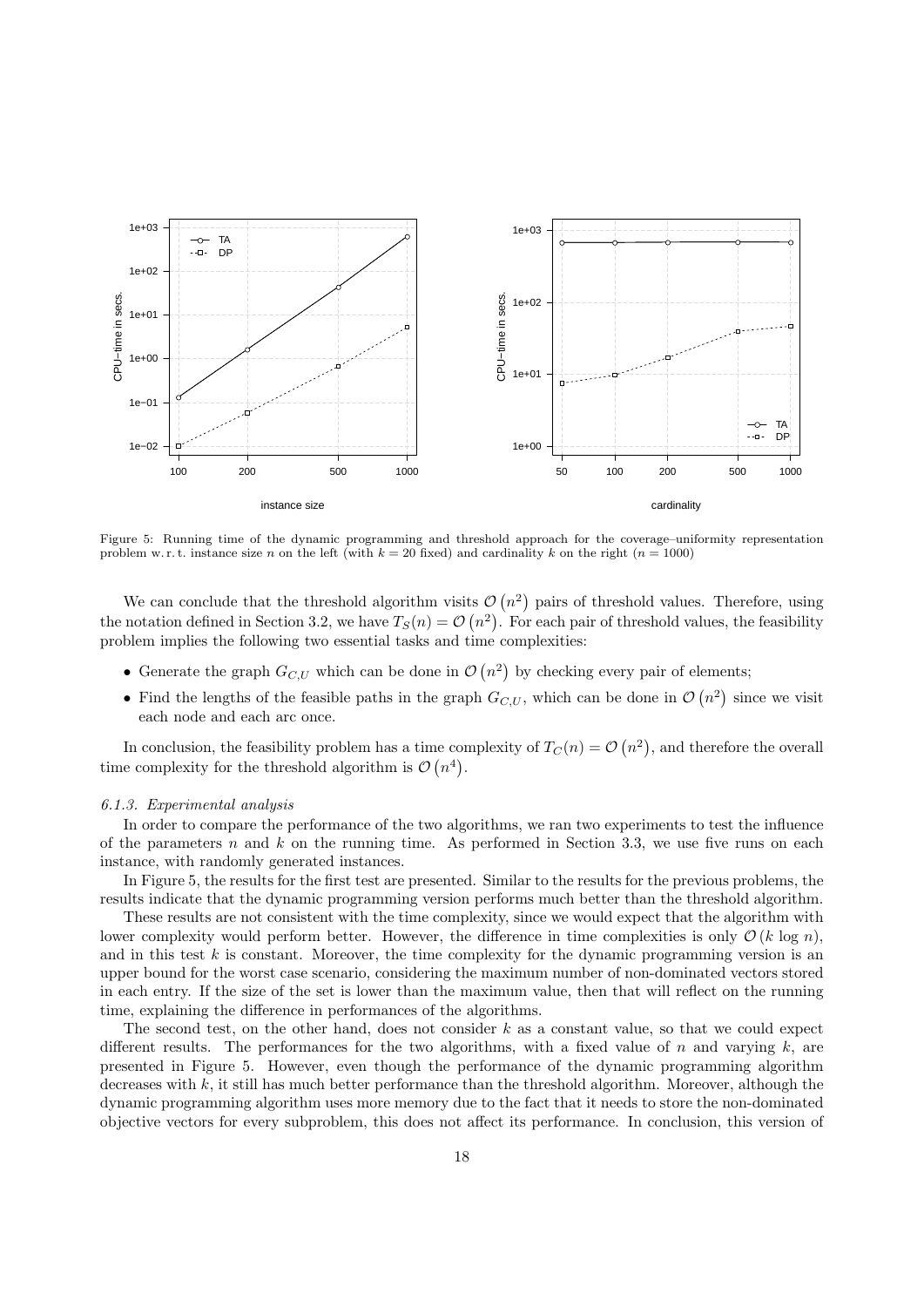

Figure 6: Running time of the dynamic programming and threshold approach for the  $\epsilon$ -indicator–uniformity representation problem w.r.t. instance size n on the left (with  $k = 20$  fixed) and cardinality k on the right ( $n = 1000$ )

the dynamic programming algorithm has better performance than the threshold algorithm, independent of the value of k.

## 6.2. The  $\epsilon$ -Indicator – Uniformity Representation Problem

Due to the close relationship between the coverage indicator and the  $\epsilon$ -indicator as discussed already in Section 5, the methods derived for the coverage–uniformity representation problem can be easily adapted to the case of the  $\epsilon$ -indicator–uniformity representation problem (EUR). In fact, if pairwise distances and  $\epsilon$ indicator values are computed in a preprocessing step, the same methods can be applied using the respective distance matrices. Thus, all results described in the previous section transfer to this case.

The experimental results for this problem, presented in Figure 6, confirm that the problems are similar, even though the approaches for the coverage–uniformity representation problem are faster by a small constant factor. This confirms that the indicators, while similar in structure, may generate different representations, and different numbers of non-dominated vectors, which may influence the running time.

## 6.3. The Coverage  $-\epsilon$ -Indicator Representation Problem

#### 6.3.1. Dynamic programming

The dynamic programming algorithm for the coverage– $\epsilon$ -indicator representation problem (CER) is adapted from the single objective versions from Sections 4.1 and 5.1, as done for the coverage–uniformity representation problem, see Section 6.1.1.

The new base case is given by  $T(1, j) = (||b_j - b_n||, \epsilon(b_j, b_n))$  and we have

$$
T(i,j) = \min_{j < \ell \leq n-i+2} \left\{ \left( \max \left\{ \delta_{j,\ell}^C, c \right\}, \max \left\{ \delta_{j,\ell}^{\epsilon}, e \right\} \right) : (c, e) \in T(i-1, \ell) \right\},\
$$

where vmin represents the set of non-dominated vectors and the values  $\delta_{j,\ell}^C$  and  $\delta_{j,\ell}^{\epsilon}$  are used as defined in Sections 4.1 and 5.1, respectively. The final solutions for the problem are given by

$$
\min_{1 \le j \le n-k+1} \left\{ \left( \max\left\{ ||b_1 - b_j||, c \right\}, \max\left\{ \epsilon(b_j, b_1), e \right\} \right) : (c, e) \in T(k, j) \right\}.
$$

As in Section 6.1.1, we also use the technique of Kung et al. [20] and an AVL tree to store the solutions found for each subproblem. The time complexity of this algorithm is  $\mathcal{O}(kn^4 \log n)$ , similar to the algorithm for the combination of coverage and uniformity.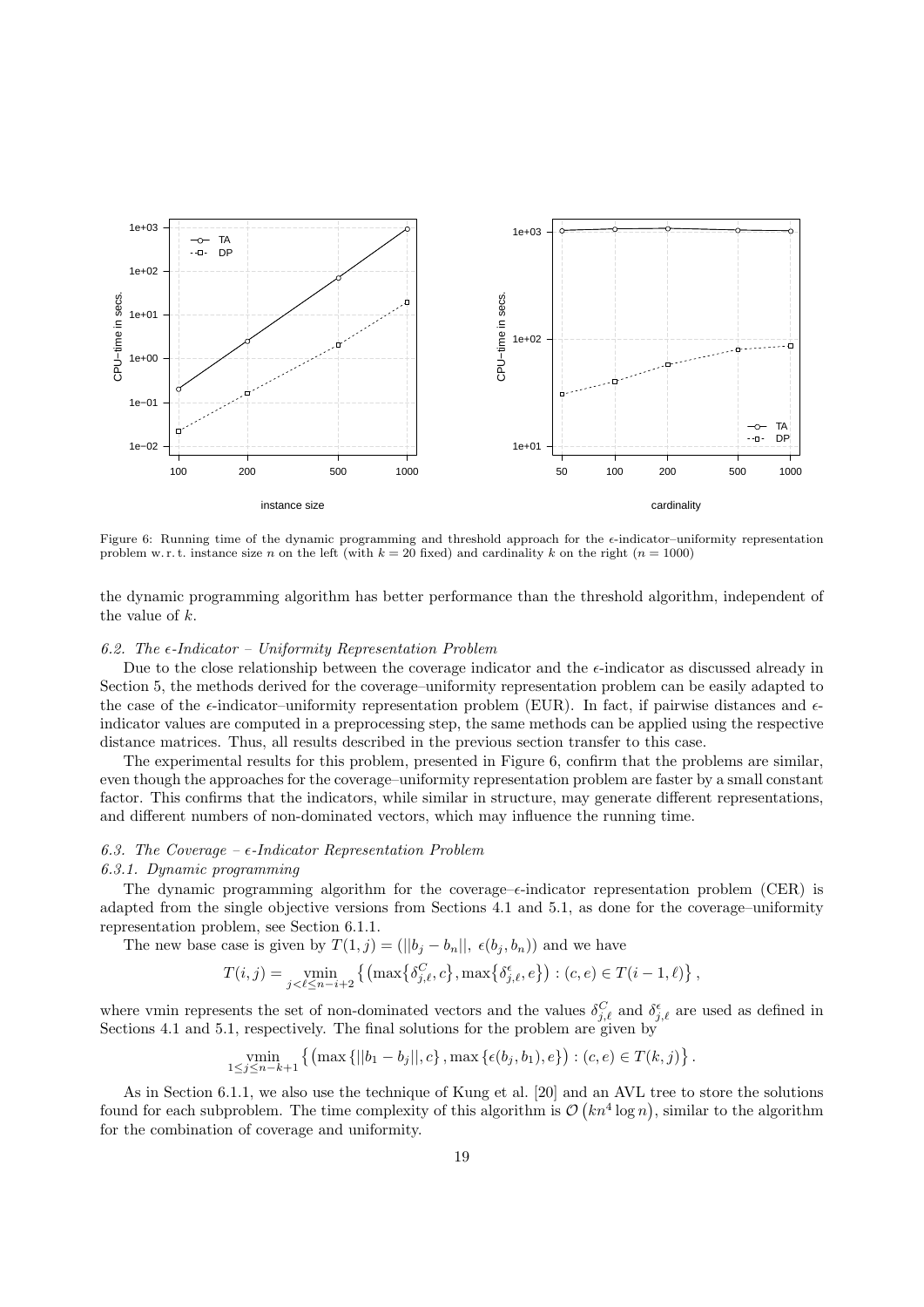#### 6.3.2. Threshold approach

In order to solve problem (CER) with the threshold approach, we use the same structure as in Section 6.1.2. In particular, we use a similar search method, adapted for coverage and  $\epsilon$ -indicator. Since our goal is to minimize both indicators, the algorithm starts with the lowest possible value for coverage, and hence the highest value for the  $\epsilon$ -indicator among the efficient solutions (in fact, we may even overestimate this value since we do not perform a lexicographic optimization). When a feasible solution is found for a given pair of threshold values, the threshold value for the  $\epsilon$ -indicator is decreased. Otherwise, the threshold value for coverage is increased.

Regarding the feasibility problem that needs to be solved for a given pair of threshold values, one possible solution approach is to use a similar strategy as in Section 6.1.2 based on a combination of the graphs  $G_C$ and  $G_E$ . However, in this case an efficient alternative is to adapt the single-objective set cover algorithms using the consecutive ones property (see Sections 4.2.1 and 5.2) to consider both indicators simultaneously.

A first possible realization of this approach is to consider, instead of the  $n \times n$  covering matrix for a single objective, a  $2n \times n$  covering matrix constructed by appending the matrices for both indicators. In order to apply the same algorithm to this new matrix, the rows of this extended covering matrix would first need to be sorted lexicographically. Then we could proceed according to the operations described in Schöbel [18].

An alternative realization of the set cover approach is based on a modification of the single-objective algorithm so that it uses the covering matrices for both indicators for the selection of columns, while keeping the same idea. We start as in the single-objective version by picking the rightmost column such that the corresponding entry on the first row of both matrices has a value of 1. Then, as in the original algorithm, we skip the rows that have a value of 1 in that column, independently for each of the matrices. Since the matrices are in general different, the algorithm may, at that moment, point to different rows for each of the two matrices. In each of these rows, the rightmost column with a value of 1 is identified, and the column with the smaller index is selected. Then the process is repeated, along with skipping rows as described, until all rows in both matrices are considered. Since this algorithm still finds the solution in linear time, the complexity of this procedure is still  $\mathcal{O}(n \log n)$ , considering the overhead caused by the generation of the compressed covering matrix (see Vaz et al. [17]).

This second alternative can in fact be interpreted as a compressed implementation of the first alternative (where we assume that the first alternative is applied to the complete, lexicographically sorted, extended  $2n \times n$  covering matrix). More precisely, if in some iteration a column j is selected, then the first row found in the complete, lexicographically sorted, extended  $2n \times n$  matrix (i.e., the row found after skipping all rows with a value of 1 in column  $j$ ) corresponds exactly to the row that is selected in the second alternative, since this row is lexicographically smaller (higher) than any other row for which the rightmost column with a value of 1 has a higher index.

Regarding the overall time complexity, the only part that is significantly altered in comparison to Section 6.1.2 is the feasibility check. Therefore, this algorithm has  $T_S(n) = \mathcal{O}(n^2)$  and  $T_P(n) = \mathcal{O}(n^2 \log n)$ , which is the time complexity of sorting the list of values for both indicators. The feasibility check for this problem is more efficient than for the combination of coverage and uniformity, with a time complexity of  $T_C(n) = \mathcal{O}(n \log n)$ . Therefore, the final time complexity for this algorithm is  $\mathcal{O}(n^3 \log n)$ .

## 6.3.3. Experimental analysis

We now present the experimental results of the two approaches for this biobjective problem. As in previous sections, we performed two tests in order to evaluate the influence of both  $n$  and  $k$  on the running time. We chose to use values of  $n \le 1000$  for the first test and  $k \le 1000$  for the second. Figure 7 presents the results obtained.

The results for the first test indicate that the dynamic programming version performs better than the threshold algorithm by an order of magnitude. Given that the time complexity for the threshold algorithm is lower, the opposite would have been expected. However, as previously mentioned, the time complexities represent a worst case analysis, and in the case of dynamic programming there may be a significant difference between the worst case bound and the practical performance.

The second test, with the goal of studying the influence of k on the running time, shows that the dynamic programming approach, while faster for small values of k, is outperformed for  $k \geq 500$ . This increase in the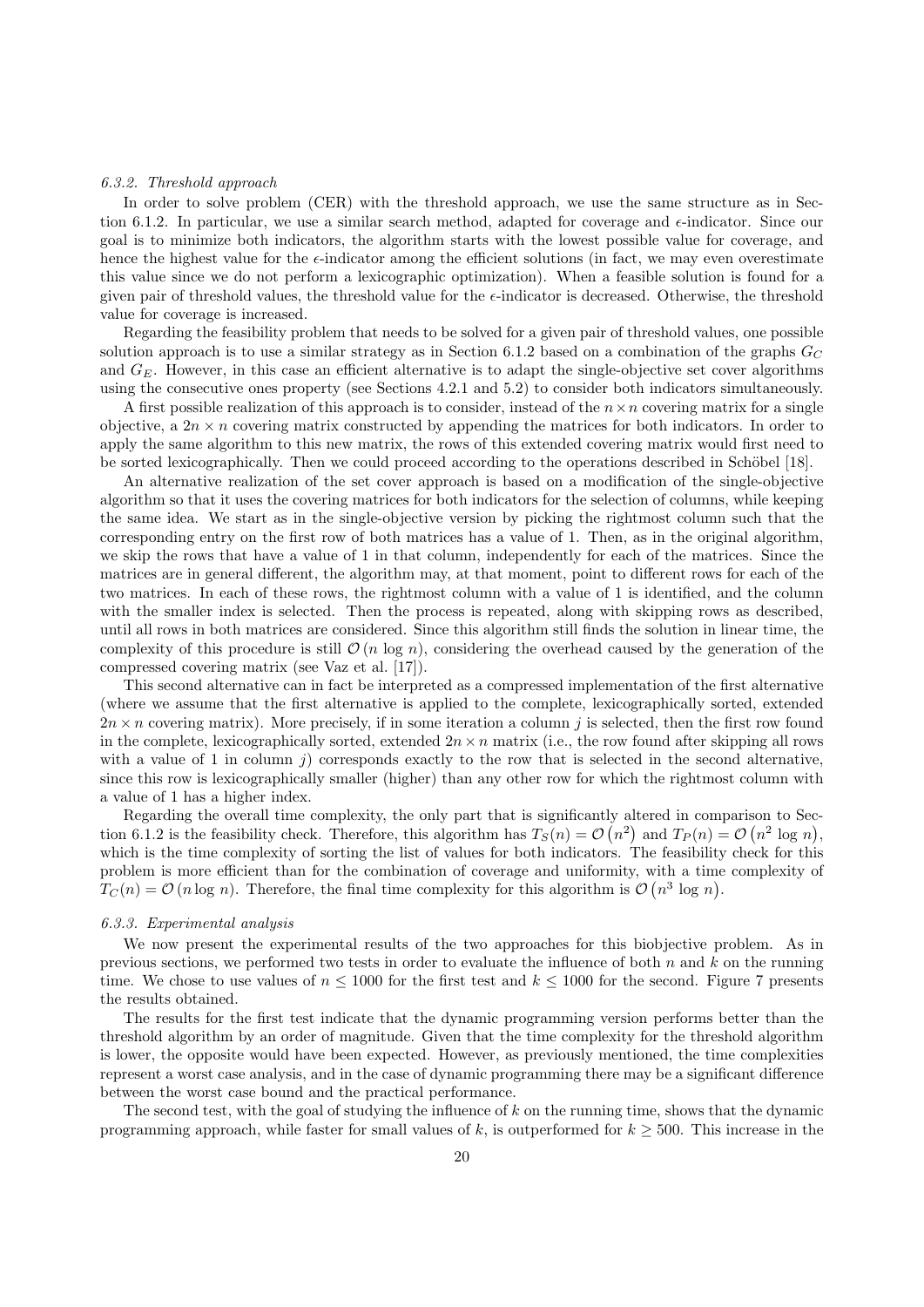

Figure 7: Running time of the dynamic programming and threshold approach for the coverage –  $\epsilon$ -indicator problem w.r.t. instance size n on the left (with  $k = 20$  fixed) and cardinality k on the right side ( $n = 1000$ )

running time is consistent with the time complexity of the dynamic programming algorithm, which grows linearly with k.

In conclusion, the dynamic programming approach clearly performs better than the threshold algorithm for relatively small values of  $k$ . However, while the threshold algorithm only uses memory to store the values of the indicators to test, and the necessary space to keep the final solutions, the dynamic programming approach uses much more memory which makes it impractical for large values of  $k$ .

## 6.4. The Coverage –  $\epsilon$ -Indicator – Uniformity Representation Problem

## 6.4.1. Dynamic Programming

The dynamic programming algorithm for this problem is based on the biobjective version described in Section 6.1.1. In order to work with three objectives, we must, first of all, modify the algorithm so that it calculates and stores the vectors with the three objectives. Therefore, we now have  $T(1, j)$  =  $(||b_i - b_n||, \epsilon(b_i, b_n), -\infty)$  and

$$
T(i,j) = \min_{j < \ell \le n-i+2} \left\{ \left( \max \left\{ \delta_{j,\ell}^C, c \right\}, \max \left\{ \delta_{j,\ell}^{\epsilon}, e \right\}, -\min \left\{ ||b_j - b_\ell||, -u \right\} \right) : (c, e, u) \in T(i-1,\ell) \right\}
$$

with  $\delta_{j,\ell}^C$  and  $\delta_{j,\ell}^{\epsilon}$  as defined in Sections 4.1 and 5.1. Additionally, the final solutions are generated with

$$
\min_{1 \leq j \leq n-k+1} \left\{ \left( \max \left\{ ||b_1 - b_j||, c \right\}, \max \left\{ \epsilon(b_j, b_1), e \right\}, u \right) : (c, e, u) \in T(k, j) \right\}.
$$

The technique of Kung et al. [20] for the three-dimensional case, an extension of the technique described in Section 6.1.1, can be used to maintain a set of non-dominated vectors in linearithmic time complexity. We recall that there are at most  $n^2$  values for each indicator. If we fix the values for two of the indicators, then there is at most one non-dominated vector. Since we have  $\mathcal{O}(n^4)$  ways of choosing values for two of the indicators, the we have at most  $\mathcal{O}(n^4)$  solutions for each subproblem. Therefore, sorting and removing the dominated objective vectors has  $\mathcal{O}(n^4 \log n)$  time complexity. This is repeated for k n entries of the matrix, and for each of them at most  $\mathcal{O}(n)$  problems need to be checked. Therefore, the time complexity of the algorithm is bounded by  $\mathcal{O}(kn^6 \log n)$ . As with the biobjective problem, this is a worst case analysis which may not reflect on the running time observed in practice.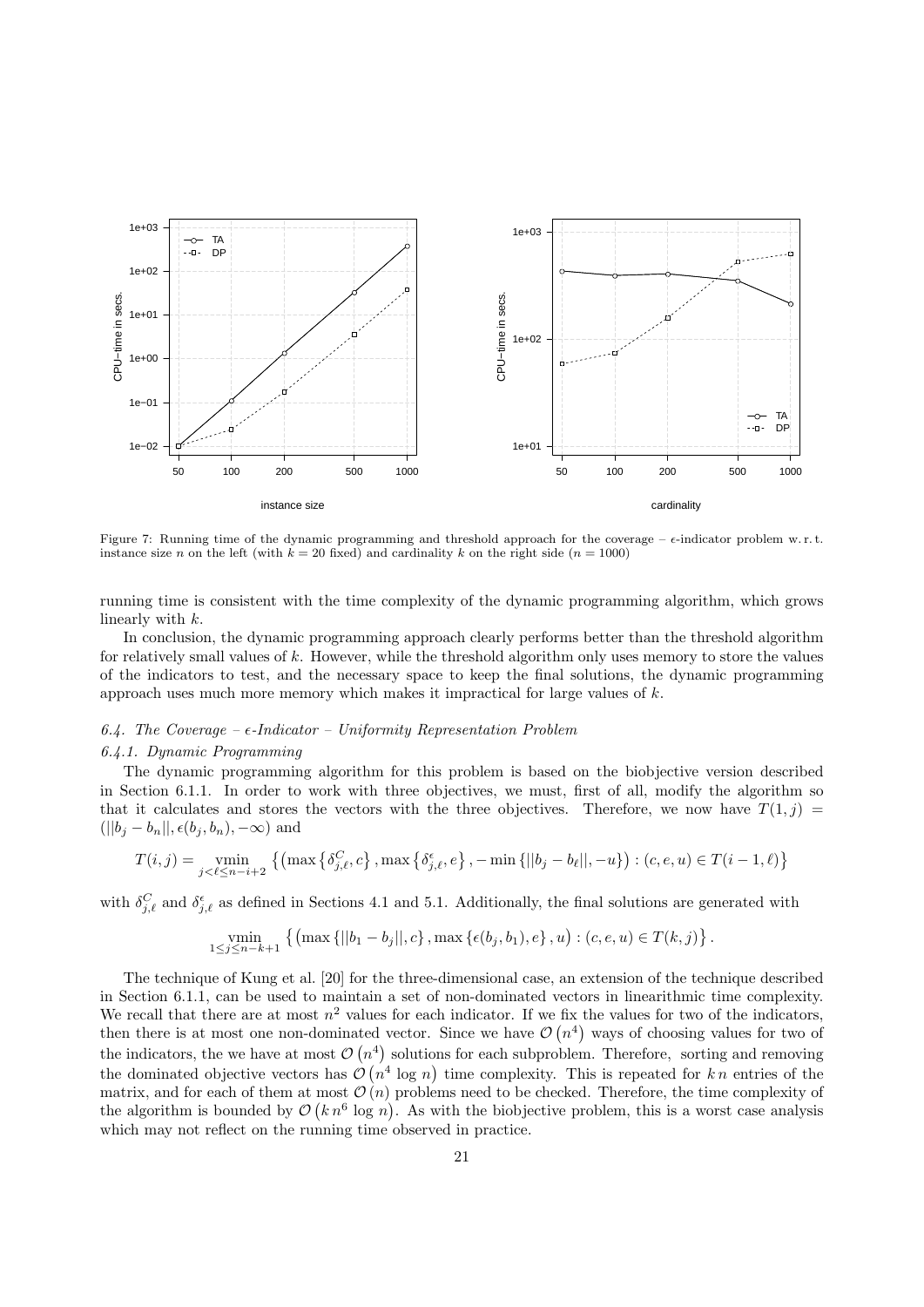

Figure 8: Running time of the dynamic programming and threshold approach for the coverage –  $\epsilon$ -indicator – uniformity representation problem w.r.t. instance size n on the left (with  $k = 20$  fixed) and cardinality k on the right side ( $n = 100$ )

## 6.4.2. Threshold approach

As with the biobjective problem described in Section 6.1.2, we must adapt the search method, as well as the set covering procedure, in order to use the threshold approach. For the search method, we chose to apply the two dimensional version, by fixing one of the indicators. In other words, for each value of coverage, the algorithm executes the search over the values of  $\epsilon$ -indicator and uniformity, similarly to the method described in Section 6.1.2.

For the set covering procedure, we adapted the version described in Section 6.1.2. This time, we add the  $\epsilon$ -indicator, and therefore add a new graph,  $G_E$ , which is analogous to the graph  $G_C$  as described in Section 5.2, see also Section 5.2. The graph used for the algorithm,  $G_{C,E,U}$  is the intersection of the graphs  $G_C, G_E, G_U$ .

The proof of the correctness of the algorithm for coverage and uniformity is also valid when adding the  $\epsilon$ -indicator, since the proof does not use any specific knowledge about underlying distances other than the covering matrix having the consecutive ones property. However, we have already seen that the  $\epsilon$ -indicator has many of the properties of coverage, including C1P for the rows [17] and columns (Proposition 5.1). Even though we have one more graph to intersect (which produces some overhead), this does not increase the time complexity, and therefore the complexity for this procedure is  $\mathcal{O}(n^2)$ .

Finally, we discuss the method to store and filter the non-dominated objective vectors. Despite being relatively simple when the search space is two dimensional, when we add a third dimension, there is no natural order in which we can store the objective vectors, allowing us to quickly check if a vector is dominated. A possible solution to this problem is to use an AVL tree as described by Kung et al. [20], which results in a similar approach to that used for the dynamic programming algorithm. In particular, our implementation uses an AVL tree to store the 2D vectors and an ordinary array to store the 3D vectors. Moreover, the implementation tests each vector as soon as it finds it, so as to not waste memory with dominated vectors.

Given that we have, at most,  $n^4$  objective vectors (one for each pair of  $\epsilon$ -indicator and uniformity), then we must add  $\mathcal{O}(n^4 \log n^4) = \mathcal{O}(n^4 \log n)$  to the complexity. Given that the search method has a complexity of  $T_S(n) = \mathcal{O}(n^4)$ , and the set covering procedure of  $T_P(n) = \mathcal{O}(n^2)$ , we have a final complexity of  $\mathcal{O}(n^6)$ even after adding the extra complexity of  $\mathcal{O}(n^4 \log n)$  for keeping only the non-dominated solutions.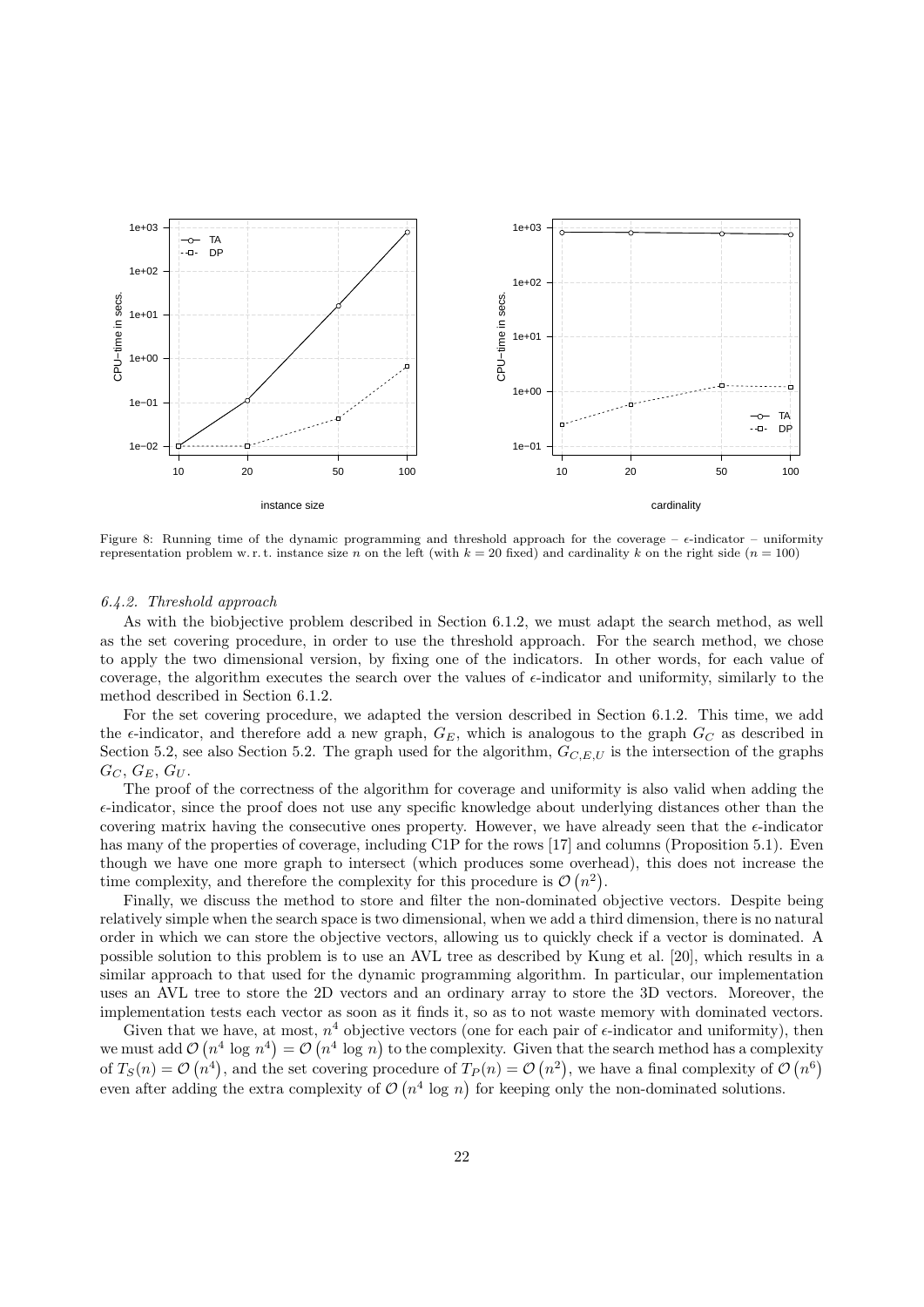

Figure 9: Number of non-dominated vectors stored by dynamic programming approaches for all multiobjective representation problem w.r.t. instance size n on the left (with  $k = 20$  fixed) and cardinality k on the right side (n = 100 for "3-objs",  $n = 1000$  for all others)

#### 6.4.3. Experimental analysis

In this section, we present the experimental results for the coverage –  $\epsilon$ -indicator –uniformity representation problem. As in the previous sections, we consider two different tests in order to measure the influence of n and k on the running time. However, as the algorithms have much larger complexities, we use lower limits for  $n$  and  $k$ .

The complexities of these algorithms are in  $\Omega(n^6)$ , so a small value such as  $n = 100$  is already a challenge for current computers. In Figure 8, the results for the first test are presented. Since the algorithms have very different running times, we chose to represent the data using a logarithmic scale. It is clear that the dynamic programming approach performs much better, reaching a difference of  $10^3$  around  $n = 70$ . As mentioned in the previous sections, the complexity of the dynamic programming version is based on a worst case analysis that does generally not reflect its practical performance.

The second test, with the goal of studying the influence of  $k$  on the running time, confirms the superiority of the dynamic programming version. Although the dynamic programming version shows an increase in running time for larger values of k, it still outperforms the threshold algorithm by a large margin. This increase is consistent with the complexity of the dynamic programming algorithm, as is the absence of influence to the threshold algorithm.

#### 6.5. Number of non-dominated vectors

In Figure 9, the total number of non-dominated vectors stored in the dynamic programming table for the various problems is presented, where unif-eps, cov-eps and cov-eps correspond to the three biobjective problems and 3-objs to the problem with three objectives. These values were obtained simultaneously as the running times for the previously described experimental results, that is, the experimental setting is the same as described in the respective sections.

The results in the left plot suggest that the number of stored vectors is  $\Theta(n^2)$  for combinations of two indicators and  $\Theta(n^3)$  for the combination of all three indicators. Since the number of entries in the dynamic programming table is  $\Theta(n)$  (for constant k), this suggests that the average number of vectors per entry is  $\Theta(n)$  and  $\Theta(n^2)$ , for the two and three indicator versions, respectively. While this number quickly grows large, it is still short of our bounds of  $\mathcal{O}(n^2)$  and  $\mathcal{O}(n^4)$ , which presents some evidence that there may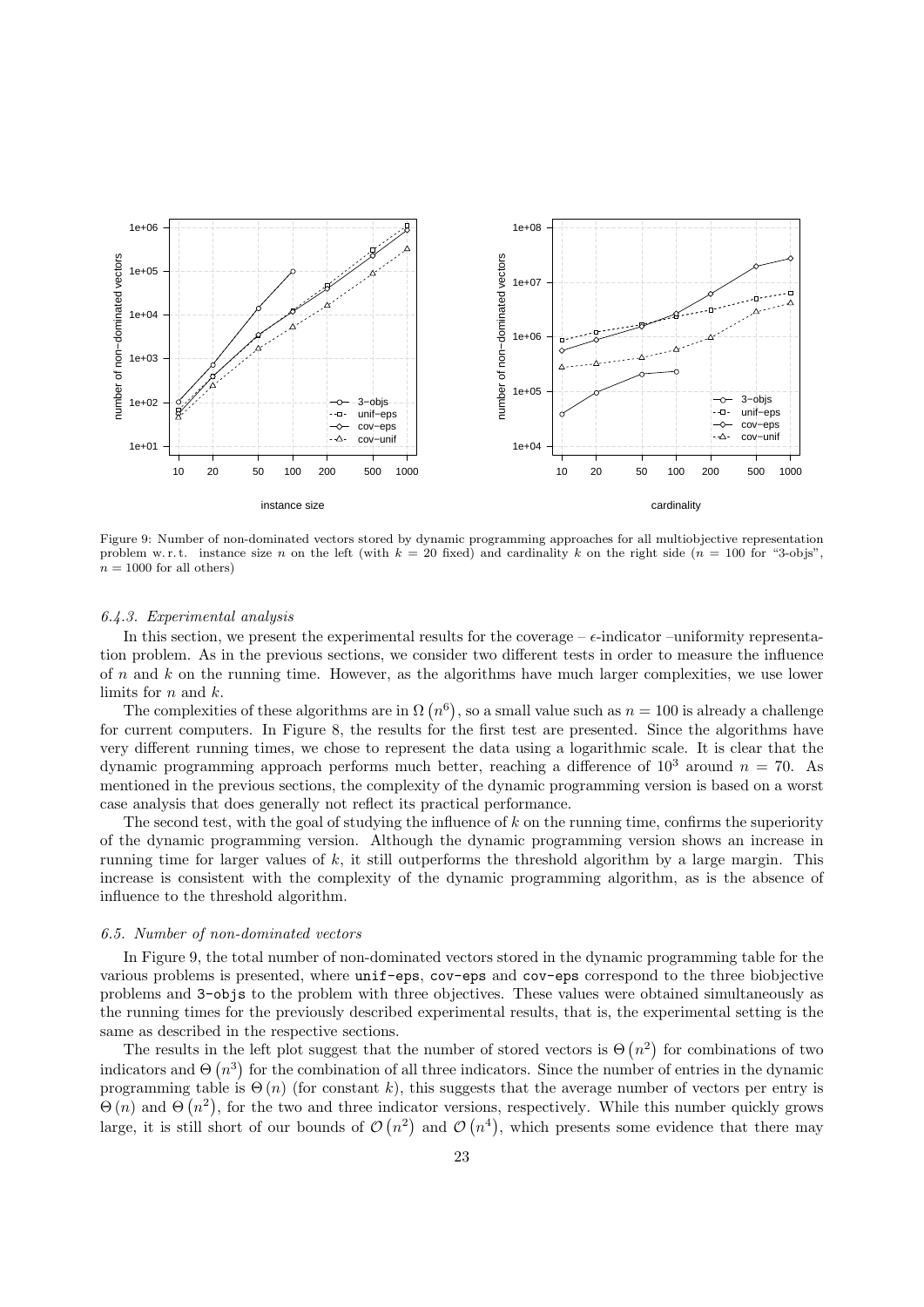be some better estimations of the number of stored vectors, at least for the average case. We also remark that, while the number of returned non-dominated vectors is of practical importance, the total number of non-dominated vectors stored in the dynamic programming table greatly influences the runtime of the algorithm.

The results in the right plot are also interesting, since they suggest a sublinear dependence of the number of vectors on the value of k. Since the number of entries in the dynamic programming table is  $\mathcal{O}(k n)$ , it would be expected that the total number of vectors in the table would increase linearly with k. The results suggest that, for the rows of the table corresponding to larger values of  $k$ , the number of vectors may decrease, hence the sublinear dependence.

The exception is the algorithm for  $cov$ -eps, which produces a large quantity of solutions, if k is big enough. In fact, for  $k \geq 500$ , the number of intermediate solutions is too large to keep in memory in our setup, and the algorithm required an adjustment to release the memory associated with intermediate solutions as they were used. As a consequence, the algorithm simply outputs the values of coverage and  $\epsilon$ -indicator, since the chosen subset is usually reconstructed using the intermediate solutions. This is not a problem, since the subset could easily be reconstructed using the techniques used for the threshold approach, but is evidence of the problems with the dynamic programming approach.

## 7. Discussion and Conclusions

In this work, we have formulated several representation problems recast as single and multiobjective optimization problems, as well as polynomial time algorithms based on the principles of dynamic programming and threshold approaches. An extensive experimental analysis on a wide range of randomly generated instances was conducted, which gave further insight into the conditions under which each approach performs the best.

Although having a larger worst-case time complexity on multiobjective representation problems, the dynamic programming approach performed faster, in practice, than the threshold algorithm. Tighter timecomplexity bounds for dynamic programming should be obtainable, for instance, by using an average-case or smooth analysis argument on the number of states that are kept at each iteration; see, for example, Beier and Vöcking [21]. We recall that we have assumed the worst-case scenario at each iteration, which is very far from what we have observed in practice.

Besides being widely used in the context of multiobjective mathematical programming, the representation problem also arises in subset-selection procedures and archiving in heuristic approaches, see e.g. [22, 16]; at each iteration, a subset of a pool of candidate solutions that promotes some particular notion of representation quality is chosen. For this reason, procedures that are efficient in practice are strongly required. The competitive running times of the dynamic programming algorithms indicate that they are very suitable for efficient subset-selection procedures and archiving.

Unfortunately, finding representations of the non-dominated set for more than two objectives may become an intractable task. The algorithms proposed in this article cannot be easily modified for such cases. For instance, the consecutive ones property does not hold in general in the set covering problem, see [17]. Moreover, the shortest path formulation is not valid anymore for more than two objectives. Note that the related k-dispersion and k-center problems are NP-hard in general. Therefore, the development of approximation algorithms for these problems is of particular interest.

Finally, we remark that little is known about the relation between these indicators. Further advances on this topic would be particularly useful since some indicators may give similar outcomes under certain conditions. The multiobjective formulation of the representation problem that is explored in this article provides the basis for studying the relation between indicators in an experimental setting.

Acknowledgments. The authors wish to acknowledge the anonymous reviewers for the detailed and helpful comments to the manuscript. This work was supported by the bilateral cooperation project "RepSys - Representation systems with quality guarantees for multi-objective optimization problem" funded by the Deutscher Akademischer Austausch Dienst and Conselho de Reitores das Universidades Portuguesas and partially supported by iCIS (CENTRO-07-ST24-FEDER-002003).